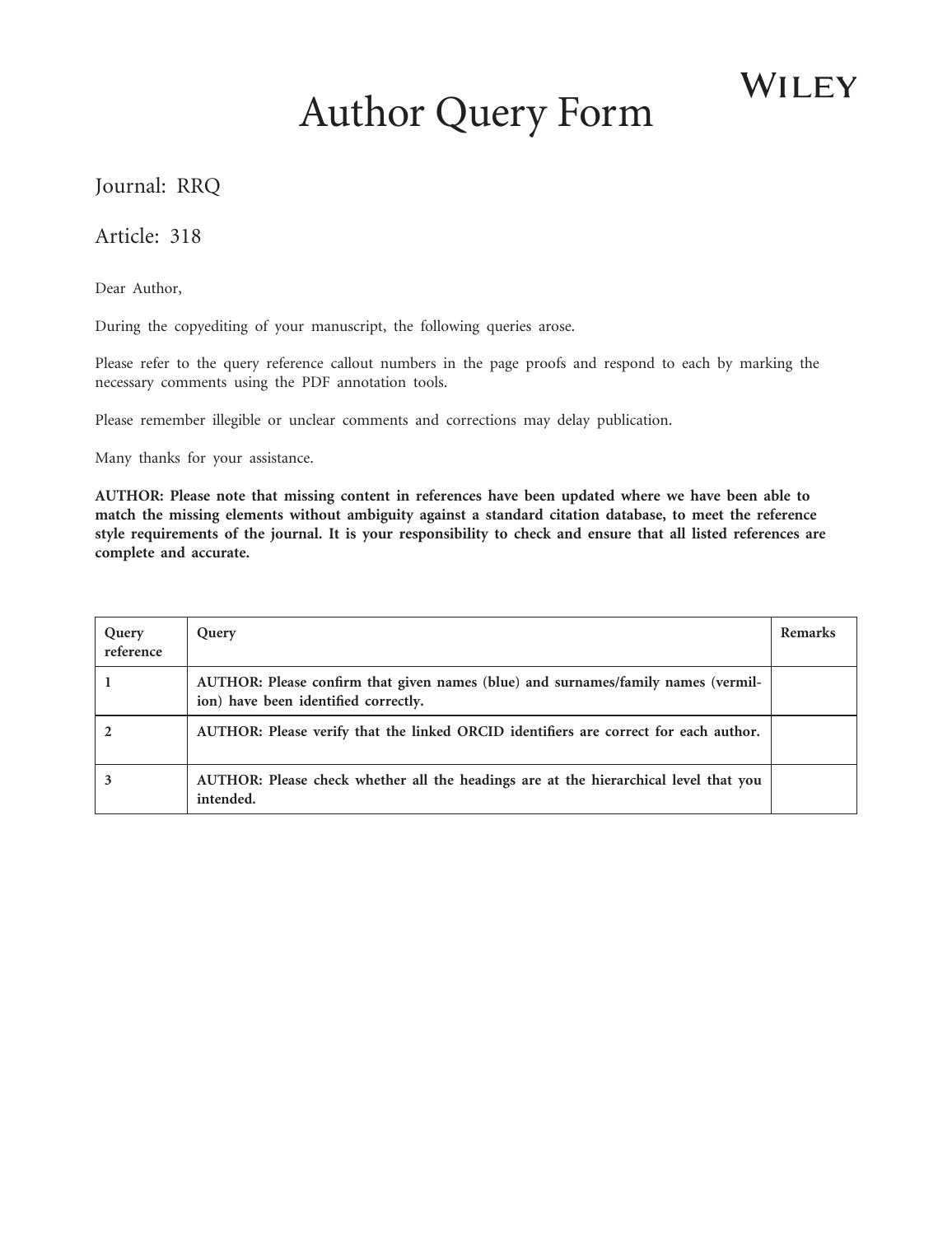# **Do We Need More Productive Theorizing? A Commentary**

#### **David Reinking**

*University of Georgia, Athens, USA*

#### **David B. Yaden, Jr.**

<span id="page-1-1"></span><span id="page-1-0"></span>*University of Arizona, Tucson, USA* **[1](#page-0-0) [2](#page-0-1)**

#### INTERNATIONAL TERAEY **ASSOCIATION**

*Reading Research Quarterly*, 0(0) pp. 1–17 | doi:10.1002/rrq.318 © 2020 International Literacy Association.

#### **ABSTRACT**

In this commentary, we argue that literacy research would be more productive if researchers had a clearer, more nuanced understanding of theory. Specifically, we argue that theory in a practice-oriented field is most fundamentally productive when it provides instrumental guidance *for* literacy beyond academic understanding *about* literacy. Premises for that argument are presented, as well as how productivity connects to an instrumental view of theory within the philosophy of science. We provide examples from authoritative sources and relevant studies suggesting that conceptions and uses of theory in literacy research are ambiguous, diffuse, and incoherent. We argue that productivity could be a unifying construct to ameliorate those limitations. To stimulate discussion about theory, we propose several ways that theorizing might be more productive. Those proposals comprise a critique of theorizing in the field and illustrate how more productive theorizing could close the gap between research and practice. Finally, we discuss how our proposals might be implemented in the field's research.

It is one of the shibboleths of educational research that theory…[is] valuable, if not essential. But if the morphology of theory is inconstant…its chameleon-like nature will allow it to escape serious scrutiny. (Thomas, 1997, p. 83)

Octoral students in the field of education, who are typically for-<br>mer educators, discover early in their studies that embracing<br>theory is a hallmark of their entry into academia. Labaree (2003)<br>argued that a movement from mer educators, discover early in their studies that embracing theory is a hallmark of their entry into academia. Labaree (2003) argued that a movement from a practical to an analytically theoretical orientation is the fundamental challenge of preparing doctoral students in education to transition from being educators to becoming education researchers (cf. Bulterman-Bos, 2008). Contributing to that end, a classic text for literacy researchers, in its seventh edition and often required reading for doctoral students, is *Theoretical Models and Processes of Literacy* (hereafter *TMPL*; Alvermann, Unrau, Sailors, & Ruddell, 2019).

It is unimaginable that promising new literacy researchers could not elucidate theoretical positions that inspire and provide meaning and guidance to their work. No doctoral dissertation is likely to be approved without some invocation of relevant theory (cf. Boote & Beile, 2005), and manuscripts and conference papers reporting research can be summarily rejected if they lack a theoretical grounding. Yet, the former editors of a leading literacy research journal (Anders, Yaden, Iddings, Katz, & Rogers, 2016) editorialized that the greatest concern across approximately 600 manuscripts reviewed during their editorship was "the need for literacy researchers to more clearly explicate the conceptual foundations of the theories invoked and subsequent impact of those theoretical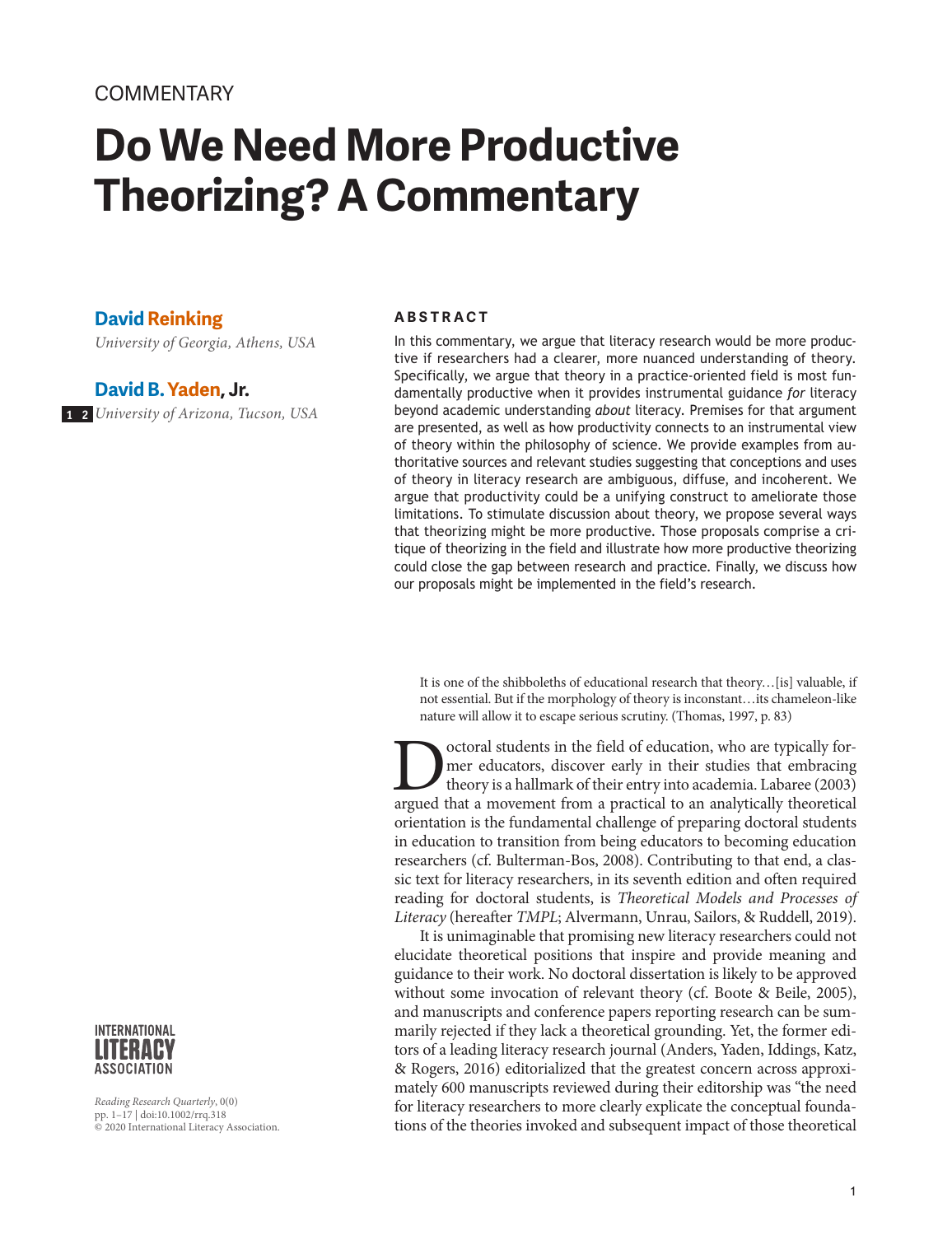frameworks upon design, analysis, and interpretation of the studies conducted" (p. 3).

Given that theory is a touchstone of literacy research, it seems reasonable to expect a consensual understanding of precisely what it is and what role theorizing plays in our work. We would expect some agreement, for example, about responses to questions such as the following: Toward what ends do we engage in theorizing, and specifically, how does it serve the ultimate goals of the field? Are there particular views of theory that might be more, or less, meaningfully valid in literacy research as a practice-oriented field? Also, as implied by our title, are some theories and uses of theory more productive than others? In this commentary, we address such questions, proposing productivity as a unifying construct that might deepen our collective understanding of theory and better align theorizing with the ultimate goals of the field. Our motivation is derived partially from evidence, presented in a subsequent section, that, in the field of literacy research, the term *theory* has been used too loosely and amorphously and has lacked coherence, and thus, is subject to the critique that the introductory quote suggests.

We frame our argument as a commentary because, according to Trimbur (2013), it "is a genre of writing that uses analysis and interpretation to find patterns of meaning in events, trends, and ideas" (p. 283). A commentary allows us to make an argument traversing a diverse literature, allowing for more speculation and opinion than other genres of scholarly publication. Also, although we do not wish to press the point too strongly, a commentary seems consistent with our career-long involvement in diverse aspects of literacy research and theorizing, including conducting large-scale funded research projects, publishing, editing, reviewing, and mentoring. Nonetheless, we humbly realize that others, equally experienced, might offer reasonable counterarguments to the perspectives and interpretations that we present. Our goal is not to win an argument but to initiate what we believe to be a muchneeded, and overdue, dialogue about the role of theory and theorizing in the field.

## **Premises About Productivity** *Productive Theorizing Is More Than Claiming a Theory*

<span id="page-2-0"></span>We believe that an awareness and understanding of theory, **[3](#page-0-2)**if it is to be productive, must go beyond simply claiming one and comparing or contrasting individual theories that might frame and inform a body of research. To be productively theoretical, we believe, means something more. It means understanding the nature, role, and potential contributions of theory, as well as its pitfalls. It means understanding that theory is a multifaceted construct with many

uses and meanings, and it means being precise about how theory is defined and used when it is invoked. For example, Chambers (1992; see also Thomas, 1997) identified nine clusters of meanings for theory in education research. These meanings included hunches, heuristic speculation, dogmatic beliefs, and explanations of empirical data. Theory and the role of theorizing in research have also been contentiously debated in the physical sciences for decades (e.g., Feyerabend, 1970; Godfrey-Smith, 2003; Horwich, 1993; Kuhn, 1962; Morris, 2018; Popper, 1959; Richards & Daston, 2016) and also in the social sciences (see Chambers, 1992; Lincoln, Lynham, & Guba, 2018; Thomas, 1997). We believe that some of these meanings and uses of and perspectives about theory, given the nature and goals of literacy research, may be more productive, and others less so. If so, a first step in considering productive theorizing is for literacy researchers to explain what exactly they mean by *theory* and why they believe a particular meaning is well suited to the goals of their work. This commentary aims to contribute to that consideration.

#### *A Productive Theory Is Useful in Accomplishing Goals*

Box (see Box & Draper, 1987), a prominent statistician, introduced an aphorism that captures the essence of theoretical productivity: "Essentially, all models [and theories] are wrong, but some are useful" (p. 424). Similarly, polymath Bateson (1979) stated "that there are better and worse ways of constructing scientific theories, and in insisting on the articulate statement of presuppositions so that they may be improved" (p. 29). Consistent with these views, even a wrong or incomplete theory can usefully advance understanding and reliably meet practical challenges (e.g., Einstein's theory of gravity replaced Newtonian physics, but the latter is productively useful in many situations). Fundamentally, then, a productive theory is a useful one, employed with a humble awareness that it is likely incomplete and, at least occasionally, entirely wrong. Yet, useful in what sense? We believe that a useful theory is one that contributes to accomplishing the ultimate goals of our research. Yet, what are the goals of education/literacy research?

#### *Productive Theory Enhances Personal and Societal Well-Being*

We agree with Unrau, Alvermann, and Sailors (2019), who stated in *TMPL* that a central goal of theorizing should be "to formulate new literacy theory that aligns with evidence and promises better outcomes in our schools and universities" (p. 30). That goal aligns with Hostetler's (2005) position that, most fundamentally, good education research enhances people's well-being. Or, as Ranis (2009) stated, "education research is a field that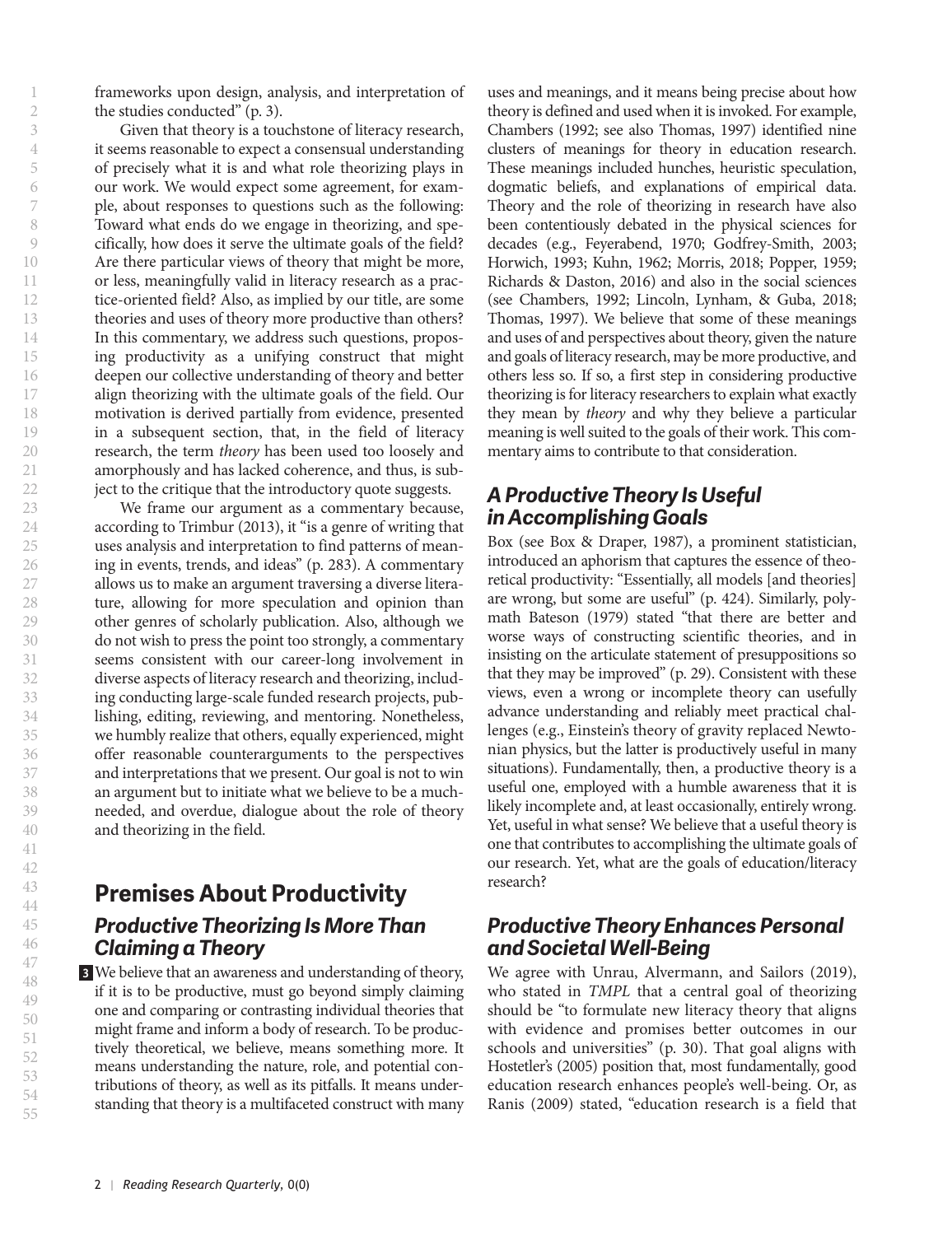inherently honors research for the social good" (p. 129). Thus, productive theories in education research in general and literacy research in particular are ultimately theories that facilitate conducting, interpreting, and applying research that enriches people's, and by extension societal, well-being, most often in educational contexts. Productive theories, then, serve socially pragmatic goals (see Dillon & O'Brien, 2019). What constitutes well-being and the social goals that enable it may be contested, and should be, within democratic societies. Yet, productive theories facilitate, in practice, agreed-upon values and goals.

Less productive theories are those that do not substantively advance, or distract researchers from, striving for that overarching goal. Thus, productive theories should be more than attractive abstract academic constructs that are intellectually satisfying; they should be demonstrably useful toward enhancing literacy, however it might be defined, as a means for improving personal and societal well-being. However, we do not take the stance that less productive theories have no value, only that making a distinction between more and less productive theories, specifically in terms of enabling societal well-being, would be beneficial to the field. It would help ensure that literacy researchers accept responsibility for and remain focused on the field's ultimate goals. Moving such a distinction into the consciences of researchers and the culture of literacy research would, we believe, stimulate more productive research and theorizing.

## *Distinguishing Theory* **for** *and* **About** *Literacy Is a Dimension of Productivity*

We believe that the contrasting prepositions in the heading above capture a useful distinction that lays a foundation for considering theory's productivity (cf. Biesta & Burbules, 2003; Labaree, 2004; Phillips, 2009). Such a distinction is justifiable, we believe, because contrasting theory and research *about* literacy and *for* literacy might, in one sense, be analogous to the distinction between psychology and applied psychology or between linguistics and applied linguistics (Labaree, 2004). Phillips (2009) made a similar distinction between education *research* and education *scholarship*. Education *research*, and literacy research carried out under its umbrella, is inherently applied research aimed at finding ways to better achieve educationally valued outcomes and goals. Education researchers hold themselves accountable for engaging in work that advances the goals of education. Education researchers, typically and appropriately, have had firsthand involvement in education practice at some level, and they are the mainstay of faculty in schools and colleges of education and in education agencies. Similarly, literacy researchers who are education researchers do research *for* literacy, seeking theories that productively advance literacy as an educational endeavor carried out mainly by teachers and others in the realm of practice.

Education *scholarship*, in contrast, aims to better understand aspects and issues of education, or literacy, with grounding in disciplines such as history, anthropology, sociology, political science, psychology, economics, and philosophy. Education scholars view education as essentially a societal institution and those involved in aspects of that institution as enactors to be studied, rather than agents to be informed. Education, or literacy, scholarship does not necessarily assume responsibility for improving practice, although it may aspire to do so. Scholarship also includes critiques of education, or literacy, and its practice, sometimes focusing on its shortcomings, limitations, and unmet challenges, but less often on how to rectify them. That is, education scholars interested in literacy do work *about*, not necessarily *for*, literacy. Their work may offer needed perspective while expanding awareness and understanding of the multiple, fascinating dimensions of literacy.

However, we wish to highlight several caveats. First, we emphatically do not propose this distinction as a dichotomy. Instead, as we illustrate in a subsequent section, we conceptualize this distinction as a matter of emphasis existing fluidly and dynamically across a continuum—a distinction more of degree than of fixed kind. Put another way, we are not advocating for theories being sorted into clearly demarcated buckets, as one reviewer of an earlier version of this article suggested.

Further, as we illustrate and discuss in a subsequent section, the interplay of theorizing across a continuum *about* and *for* literacy can enhance productivity. For example, theories *about* literacy can reveal hidden or ignored dimensions of literacy and establish valued goals or a guiding moral conscience *for* literacy research, or as Suppes (1974) argued, what is superficial and what is important. Many theories imported into literacy research from other fields and disciplines seem to serve this latter purpose, such as postcolonial theory (literary theory), critical race theory and intersectionality (legal studies), posthumanism (philosophy, literary criticism, and artificial intelligence), semiotic mobility (semiotics), discourse communities (linguistics), spacetimemattering (poststructural feminism), and third space and positioning theory (social psychology). However, as we argue in a subsequent section, such theories might be more productively moved from the realm of pure scholarship *about* literacy to the realm of research *for* literacy.

The dynamic interplay between theories *about* and *for* literacy on a continuum is also consistent with the stance of Stokes (1997), who argued that the distinction between basic and applied research is a false dichotomy leading to the inaccurate and misleading perception that basic research is foundational to and drives applied research, even in the hard sciences. More typically, new fundamental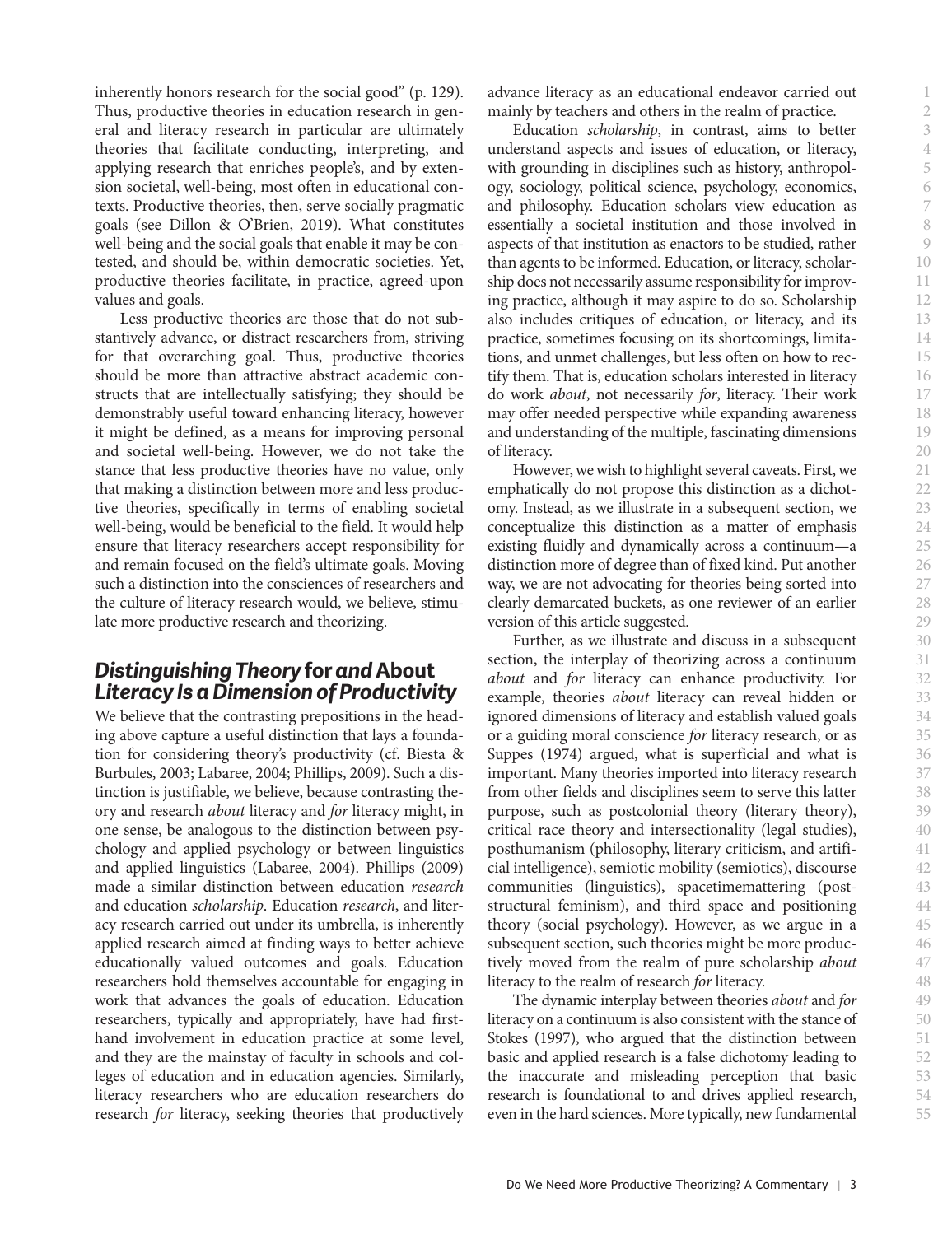theoretical insights emerge from systematic attempts to address the practical challenges of achieving a sought-after goal. For example, aeronautics arose from the Wright brothers attempts to go beyond theories of lift to enable controlled flight. Theories of microbiology (and the undoing of inaccurate theories that chemical, not biological, processes were involved) emerged from Pasteur's efforts to preserve food. Statistical theories and procedures were developed in the context of improving agricultural yields.

Finally, we acknowledge that literacy is a broad and multidimensional area of study, and we hold a strong commitment to academic freedom among our colleagues who wish to pursue any of its dimensions and any theories, *about* or *for* literacy, that they deem relevant. Nonetheless, an awareness of a distinction between literacy theory and research *for* and *about* literacy may add a more nuanced perspective to the field's theorizing, reminding literacy researchers that, to be productive, theory must continually move toward achieving the goals of an applied field.

#### *Productive Theories Are Consummated in Practice*

Hoadley (2004) introduced the term *methodological alignment*, which we believe speaks to productive theorizing in an applied field. Alignment, in his view, is an overarching and coherent body of work that is not complete until it speaks directly to achieving practical outcomes. Such alignment has implications for theory because, as Hoadley argued, "carry[ing] ideas all the way from explanation to prediction to falsification *to application* [emphasis added] seems like the missing link in educational research that will ensure our theories have practical implications" (p. 205).

Put another way, in an applied field such as education, theorizing is not consummated, and thus not fully productive, until it can demonstrate practical utility. In this view, grand, abstract theories about literacy and its multiple dimensions (theories *about* literacy), and the work they inspire, are productive only when embedded within a program of research ending in practical utility. Conversely, productive theorizing in an applied field is limited when overarching theories *about* literacy are isolated or disconnected from a consideration of theories *for* literacy. Failing to make this distinction, we believe, constitutes less productive theorizing and sustains the frequently acknowledged gap between research and practice. However, lest Hoadley's (2004) and our point be misunderstood, consummated theorizing is not productively achieved in a final sense only through conventional experiments. Demonstrating, experimentally, the effectiveness of instructional interventions may be productively useful in making generalizations across contexts. However, even more productively useful for practice are finer tuned contextual understandings related to process—how goals are achieved (see Pressley, Graham, & Harris, 2006).

There are prominent historical and more contemporary examples of Hoadley's (2004) notion of alignment in the field, illustrating how theorizing and research can move productively from *about* to *for* literacy. LaBerge and Samuels's (1974) general theory of attention and automaticity from the field of educational psychology led Samuels (1979) to develop repeated reading as a theory-based instructional activity to enhance reading fluency and comprehension. Brown and her colleagues (e.g., Brown, Armbruster, & Baker, 1986) conducted theoretical and empirical work on metacognition. Her laboratory research *about* literacy led her to develop reciprocal teaching (Palincsar & Brown, 1984) and inspired strategy instruction (in effect, a pedagogical theory *for* literacy) as an approach to teaching reading comprehension. Yet, Brown (1992) had a palpable awareness that the methods and theories that guided her laboratory work were not productive in guiding attempts to move her laboratory findings into classrooms, leading her to seek new methodologies and new theories of implementation *for* literacy. Specifically, she replaced the experimental methods of the laboratory work with what she termed *design experiments*, mixing quantitative and qualitative approaches, to develop pedagogical theory. For example, she theorized from her data that reciprocal teaching was more effective when students took a more active role in their own learning and teachers were positioned as guides rather than dispensers of knowledge.

Heath (1983) is another example. She used anthropological methods to develop theories *about* literacy in rural Appalachia, which became foundational to informing her efforts to enrich literacy there. More recently, Lee (2013) used theory about African American students' mental models of language to develop instructional activities that used their vernacular to enhance responses to literature. A special case is Rosenblatt's (e.g., 1994) transactional theory of textual meaning and purposes. Although an abstract theory *about* literacy, it contained easily understood metaphors (e.g., the transaction between a river and its banks) with transparent implications *for* pedagogical practice. Similarly, González, Moll, and Amanti (2005) proposed funds of knowledge as a theory with clear implications for classroom practice and enhancing social justice. We believe that productive theorizing in the field would be enhanced if these examples were emulated as an expected progression in moving theories *about* literacy to *for* literacy.

# **Problems With Theory and Theorizing in Literacy Research**

In this section, we provide examples suggesting that many theories within the field's literature are nebulously defined and incoherently applied. As a commentary, we do not offer a comprehensive review, only prominent examples in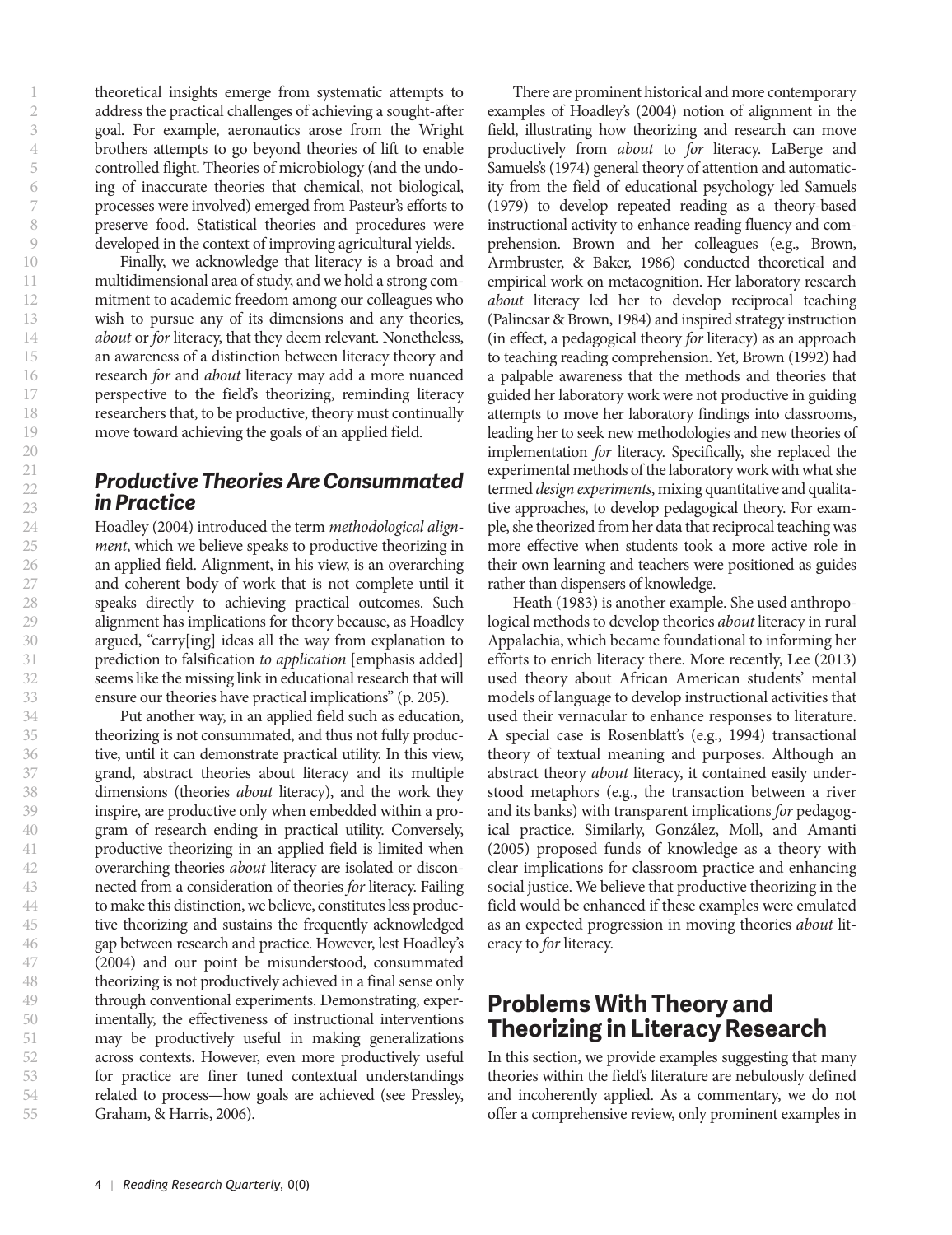support of an arguable position for proposing productivity as a needed, potentially ameliorative construct. We argue that the problems we highlight here are symptomatic, if not causal, in limiting theoretical productivity. Thus, we establish conditions suggesting the need for a clarifying construct such as productivity, and we set the stage for defining productivity and offering proposals for increasing it.

## *Lack of Terminological and Conceptual Clarity*

Ambiguities, concerns, and even contradictions about theory in the field's literature are not difficult to find. For example, disciplinary literacy (e.g., Moje, 2015), reading engagement (e.g., Baker, Dreher, & Guthrie, 2000; Guthrie, 2004), and new literacies/multiliteracies (e.g., Coiro, Knobel, Lankshear, & Leu, 2008; Kalantzis, Cope, & Cloonan, 2010) have each been labeled interchangeably as theories or perspectives. In addition, translanguaging has been called a conceptual framework (MacSwan, 2017), a practical theory (Wei, 2018), as well as an ideology, a theory of bilingualism, a pedagogical stance, and a set of practices (Mazak, 2016). Whole language, across decades, has been called not only a theory but also a perspective, a philosophy, a movement, a set of principles, an approach, and a curriculum (cf. Chen, Cheng, & Chou, 2016; Goodman, Fries, & Strauss, 2016; Ridley, 1990). However, given the gravitas of theory, ambivalence often trades on hybrid terms such as *theoretical perspective* or *emerging theory*. Yet, we can find no precise explication of how such terms differ from the term *theory*. For example, we wonder what criteria must be met for an emerging theory to become a full-fledged one or how a theoretical perspective differs from a theory.

#### **Previous Attempts to Clarify Theory**

In an early attempt to impose order on theorizing in literacy research, De Beaugrande (1981) offered 16 design criteria for establishing valid and useful theoretical models of reading processes. Within an information-processing paradigm, he suggested that models should be evaluated on criteria such as the nature of processor contributions (i.e., bottom-up vs. top-down approach), type of memory storage (abstraction, construction, and reconstruction), utilization (complete vs. partial analysis of text elements), and so forth. After comparing nine reading and language processing models, including his own, De Beaugrande's conclusion was that no model of text processing provided an optimal explanation for complex language and literacy processing. However, we can find no prominent examples of his criteria subsequently being used widely to develop or apply theory.

Subsequently, Mosenthal (1984) claimed that the interpretation of theories in reading were increasingly

problematic because (a) literacy theorists are selective in what elements they choose to define and operationalize in their literacy models, and more importantly, (b) theories and models must be understood in light of the sociopolitical orientation of those who formulate them. Given this selectivity and the diversity of ideological orientations, Mosenthal concluded pessimistically that "until this sociopolitical process is understood, the question of what reading is will continue to be unresolved" (p. 221). We again find no evidence that the field subsequently attempted to resolve these problematic aspects of theory development and interpretation.

A decade later, Cunningham and Fitzgerald (1996) encouraged the literacy community to evaluate theories and claims about literacy in relation to researchers' epistemological orientations. For example, Cunningham and Fitzgerald contrasted Rumelhart's (1977, 1985) interactive, hypothetico-deductive model of reading with Rosenblatt's (1968, 1994) transactional, contextualist view. They then listed benefits of evaluating reading research according to the respective epistemological orientations, thus enabling researchers to "see that there are multiple ways of considering knowledge, each of which may potentially be valid" (Cunningham & Fitzgerald, 1996, p. 58). Although their work was often cited and furthered conceptual clarity, we find no convincing evidence that it had widespread or long-lasting influence on theorizing in the field. In fact, more contemporary sources, to which we now turn, suggest continued ambiguity.

#### **Current Ambiguities on Uses of Theory in Research**

To the extent that there is clarity about theory, we would expect to find it in two authoritative and widely used volumes in the field: the seventh edition of *TMPL* (Alvermann et al., 2019), the classic archival reference pitched toward researchers, and the third edition of Tracey and Morrow's (2017) *Lenses on Reading: An Introduction to Theories and Models* (hereafter *LR*), which is aimed more at practitioners. However, both volumes embrace an accommodating eclecticism, if not unsettling ambiguity, toward theory and its role. For example, in their introductory chapter framing *TMPL*, Unrau et al. (2019) portray theory in terms of classical science (e.g., as reflecting reality, having truth value, and producing durable generalizations). Yet, they also acknowledge that theories are subjective, interpretivist, and ideological and that the editors' placement of chapters in the volume may not "remain accurate over time as ideologies evolve" (p. 9). *LR*'s authors also see theories both as "*explanations for why they* [researchers] *expect something will happen*" (p. 9) and as lenses through which the world can be viewed.

Yet, in our view, the stance most oppositional to productivity—a stance shared across these volumes—is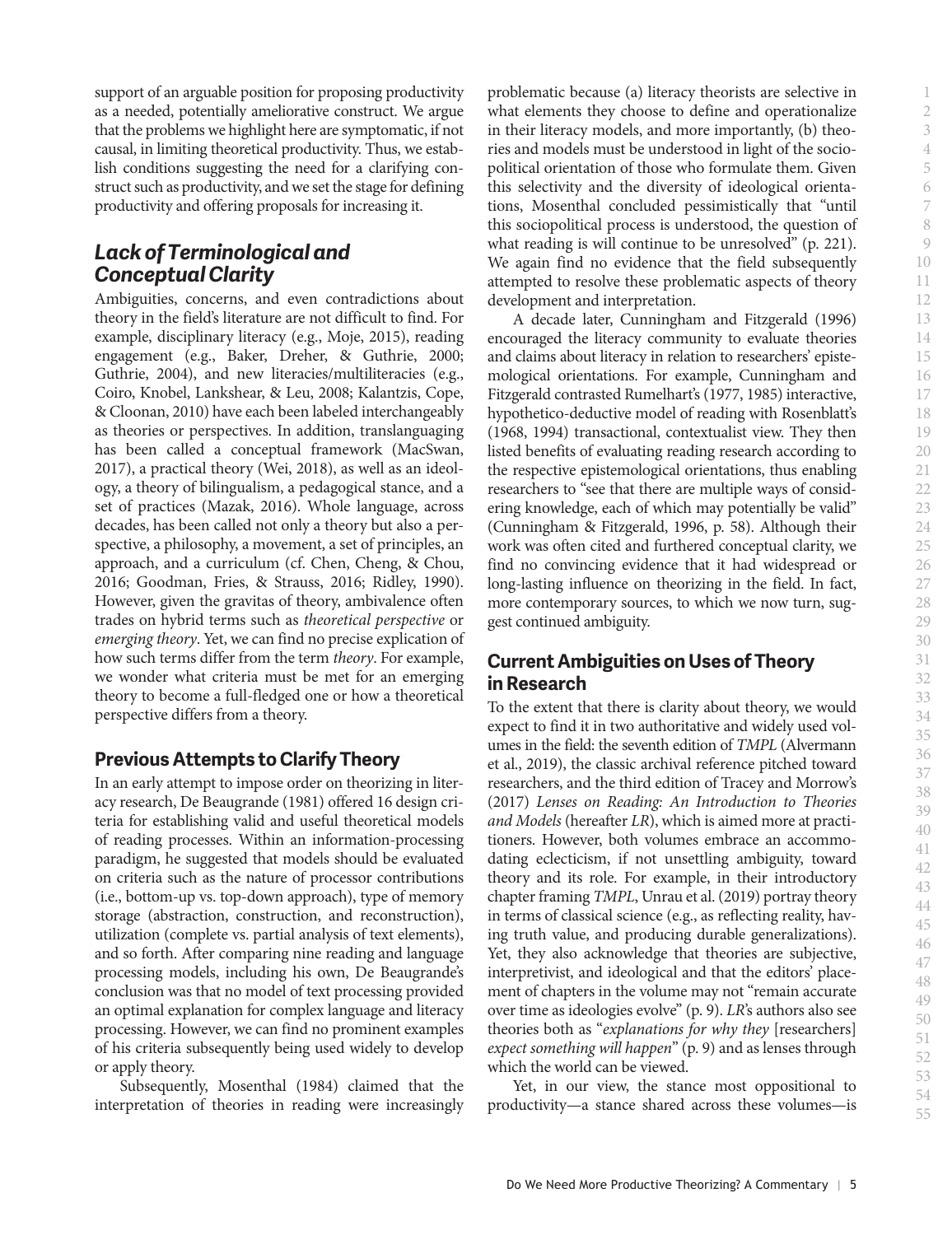that researchers are free agents who choose theories based on their personal views about and dispositions toward literacy. In *TMPL*, for example, Unrau et al. (2019) state that the book's purpose is to help "readers think through various dichotomies and differences in the field of literacy research to discover what perspectives they find compatible with their present knowledge and beliefs" (p. 4). In *LR*, the authors similarly suggest that for researchers, there is no one correct theory for framing their work and, specifically, that "researchers can *choose* [emphasis added] from a wide variety of theoretical perspectives…*available* [emphasis added] to them" (p. 9). These exhortations to literacy researchers seem unproductively solipsistic, even unnecessarily anarchic (see Feyerabend, 2010), especially in a practice-oriented field that ostensibly looks to research for productive guidance. An apt analogy might be shopping in a department store for clothing that one finds attractive or that fits one's personal style, as opposed to going to an outdoor store to find functional clothing suitable for challenging terrain or inclement weather to be encountered on a wilderness adventure.

Further, unproductive theorizing may be exacerbated when, as is clearly the case in these two authoritative volumes, most of the theories highlighted are imported from other fields and weighted toward theories *about* rather than *for* literacy. Neither volume critiques the pedagogical utility of these imported theories, nor are there justifiable caveats about whether literacy researchers are sufficiently familiar with such theories when applying them to literacy. That issue has been raised in the literature. For example, despite the extensive literacy research grounded theoretically in Vygotsky's work, literacy scholars deeply familiar with his work have argued that it has been mostly misread among literacy researchers (e.g., Smagorinsky, 2011; Yaden, 2017).

#### *Empirical Evidence That Theory Is Problematic in Literacy Research*

Two studies investigated how theory has been used in the field's research literature. Taken together, they reveal problems and concerns about the coherency and productive use of theory in the field's literature across almost three decades.

Dressman (2007) analyzed how theory was positioned in 69 articles published between 1992 and 2003 in three leading literacy research journals (*Journal of Reading Behavior/Journal of Literacy Research*, *Reading Research Quarterly*, and *Research in the Teaching of English*). Among his conclusions were that (a) "in some instances it was difficult to separate what was 'theory' and what was 'research'" (p. 341); (b) researchers typically positioned their work in relation to more than one theorist, making it difficult to integrate the report into a unified whole; and (c) "the nature of the relationship that

authors developed between their findings and the way that theory functioned to define, support, or challenge the meaning constructed from those findings varied widely" (p. 344). Finally, he found that theory was used within four different overarching frames: (1) a broad platform for framing a research agenda, usually in the introduction; (2) a foundational apparatus used in the introduction and discussion, but little in between; (3) a discursive scaffold, with explicit alignment of theoretical precepts to data throughout the report; and (4) a dialectical scaffold creating a persistent tension between or among theories and data.

Dressman's (2007) overall conclusion is particularly relevant to our argument. Although the application of theory in the articles he analyzed created a rich intellectual narrative, they were "lacking in practical usefulness or advancement of general knowledge about a phenomenon" (p. 349). He found theory used frequently as a warrant for the study itself, rather than as a warrant for specific findings. Theory as dialectical scaffold, which created an inherent tension between theory and data, was the only category that created an opportunity for connecting empirical data to building new, consequential theory or refining existing theory. However, that category contained only nine of the 69 studies. Social theories, in contrast, were used typically as a rhetorical frame to establish that a perspective, topic, or question mattered. Thus, the relation between the theory and the data formed a closed system. Theories frequently represented more of a passionate idealism, with little commitment to furthering understanding based on empirical data—steering "toward the stars rather than by the stars" (Alexander, 2000, as cited in Dressman, 2007, p. 353). He concluded that this common orientation represented a lack of skepticism about how theoretical constructs and data were related.

More recently, Parsons, Gallagher, and the George Mason Content Analysis Team (2016) analyzed the topics, theoretical perspectives, research designs, and data sources of more than 1,200 articles in nine peer-reviewed literacy journals. In their initial analysis, they reported categorizing the theoretical perspectives using those identified in the aforementioned authoritative sources on theory (*TMPR* and *LR*). However, Parsons et al. found that nearly half of the articles' initial codes were labeled *other*. Adopting a more stringent approach, Parsons et al. categorized theory only when it was explicitly named and connected to interpreting data. Notably, that approach resulted in 76% of the articles having an unspecified theory. Parsons et al. concluded that a reliance on implicit theoretical perspectives suggested that literacy researchers felt no compulsion to be more explicit, because they were operating within thought collectives (Fleck, 1979).

In summary, we believe that this brief overview of work across almost four decades provides sufficient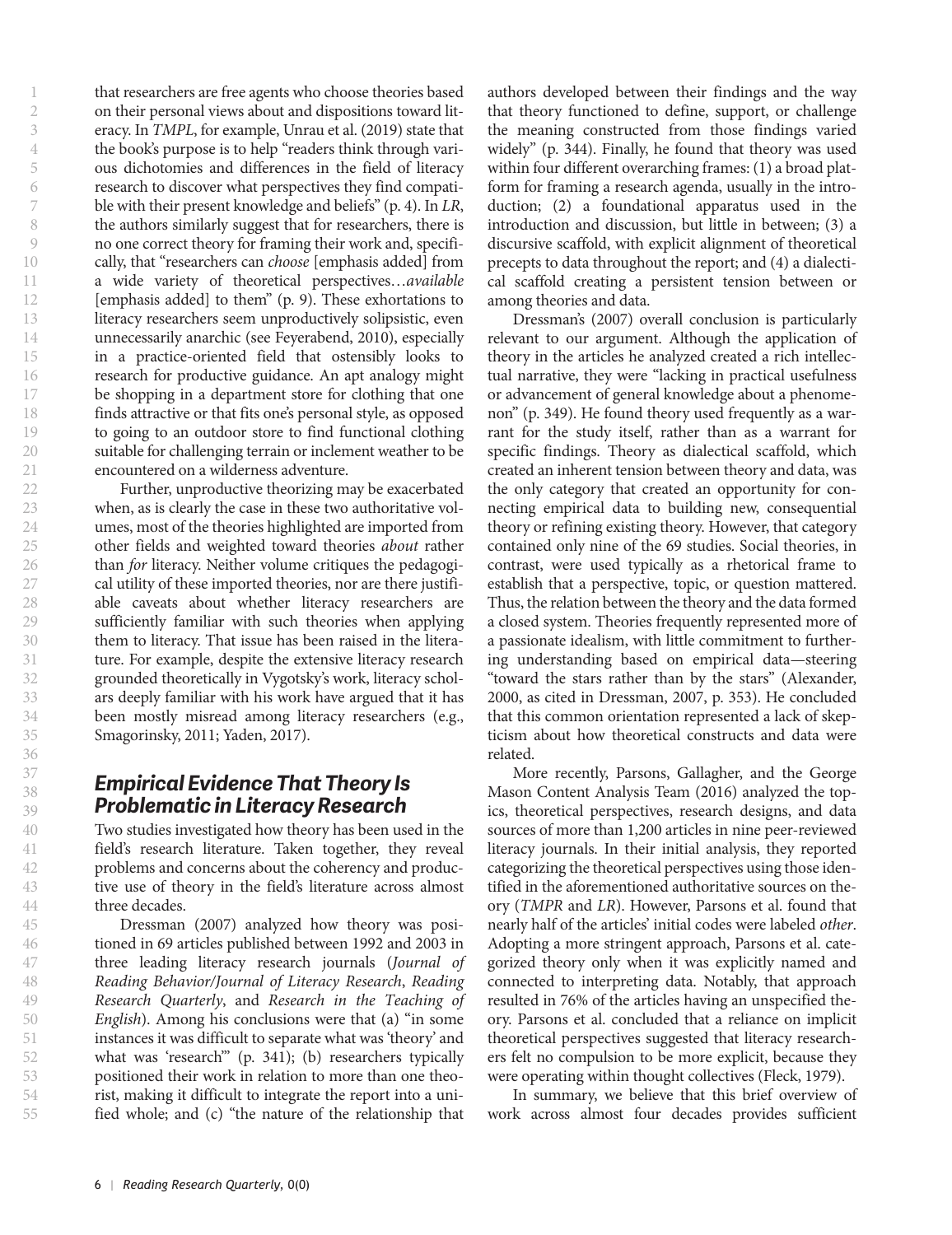evidence to justify continued concern about the status and role of theory in the field. Problematic ambiguities and documented limitations remain unaddressed, directly and systematically. We, unfortunately, agree with Calfee's (2014) assessment that "the field lacks a coherent disciplinary core, and so is vulnerable to the emergence of a virtually unlimited variety of claims, afflictions, and remedies" (p. 9). Focusing on theory and its role in terms of productivity, we believe, could be a unifying ameliorative frame.

## **Conceptualizing and Defining Productivity: An Instrumental View**

Technically, productivity is an economic concept referring to efficiency in producing valued goods and services. We use the terms *productive* and *productivity* metaphorically to mean efficiency in generating useful knowledge in conjunction with achieving valued goals within a practice-oriented field. Although only a working definition, we believe that considering productivity in this sense could initiate a needed dialogue about theory among literacy researchers. The premises we outlined earlier in this commentary and the proposals we offer in a subsequent section flesh out our ideas about productivity. In this section, we take a rudimentary step toward a more precise definition grounded in the philosophy of science.

## *Productivity as an Operational Construct of Instrumentalism*

In the philosophy of science, there are ongoing, contentious theories about theories and the role of theorizing (see, e.g., Godfrey-Smith, 2003). Alternative theories about theory, and the debates that they inspire, primarily revolve around epistemological differences about what constitutes knowledge, truth, and justifiable belief, which are often manifested in allegiances to methodological approaches and research paradigms (Dillon, O'Brien, & Heilman, 2000). Cunningham and Fitzgerald (1996) discussed how this broad array of epistemological differences about theory might apply to literacy research, including instrumentalism, which we see as a logical foundation for the construct of productivity and well matched to the goals of a practice-oriented field. These and other similar sources point to the complex entanglements among views of science, conceptualizations of theory, and the methods used to conduct research, and thus to the potential utility of a single unifying construct.

Instrumentalism has its roots in American pragmatism as advanced by John Dewey. Although, as Sleeper (1986) argued, instrumentalism played a subordinate role in Dewey's larger philosophical frame of transactional

realism (see also Boyles, 2012), that frame included "an involvement that is causally efficacious" (p. 3). As Biesta and Burbules (2003) stated,

the central idea of Dewey's pragmatism [is] that knowing and acting are *necessarily* related…[and that] the (alleged) separation between theory as the domain where we acquire knowledge independent of our activities, and practice as the domain where we apply this knowledge, can no longer be sustained. (p. 86)

Further, they stated that, for Dewey, "the difference between theory and practice is only a functional and gradual distinction" (p. 87) and that "the point of knowledge is not to know more simply for the sake of knowing, but to be able to exert greater control over the problematic situations we find ourselves in" (pp. 97–98). In short, theorizing is inseparable from practice, and from an instrumental view, it is reasonable to consider how theory might productively influence, guide, and indeed, reflect practice. Instrumentalism implicitly privileges theory that can be applied *for* literacy and counters the historical separation in education research between research and practice (Lagemann, 2000).

Thus, productivity can be conceptualized as a related, but separate, construct that flows naturally from an instrumental view of theory associated with Dewey and other pragmatists. We are not proposing productivity as a new, alternative theory about theory, nor do we believe that it is necessary to do so. Instead, we see productivity as useful because it holds theorizing accountable to the underlying rationale of instrumentalism. Productivity makes the abstractness of instrumentalism concrete. It presses for operationalizing the benefits that instrumentalism suggests theorizing can serve in practice. For example, productivity implicitly asks, How can we productively frame our theories as instrumental to achieving the goals of a practice-oriented field dedicated to developing literacy? To what extent have we been successful in achieving specific goals, and are we being successful? What are reasonable indicators of progress or the lack thereof?

Further, productivity more explicitly suggests discussions about what exactly our goals are, why they are valued, and the degree to which we have consensual, or at least coherent, understandings about the endpoints of our theorizing. As Dillon and O'Brien (2019) stressed, pragmatism is much more than achieving what works; it entails an explicit consideration of what is desirable. Productivity, as a construct, highlights that issue more than instrumentalism alone. That is, producing many products efficiently, if those products have little value, is not productive. It is also in this sense that productivity allows space for theories *about* literacy. Theories *about* literacy may not always be fully productive in their own right, but they can help clarify values and identify factors that might efficiently instantiate them. Nonetheless, achieving, not simply identifying and clarifying, values is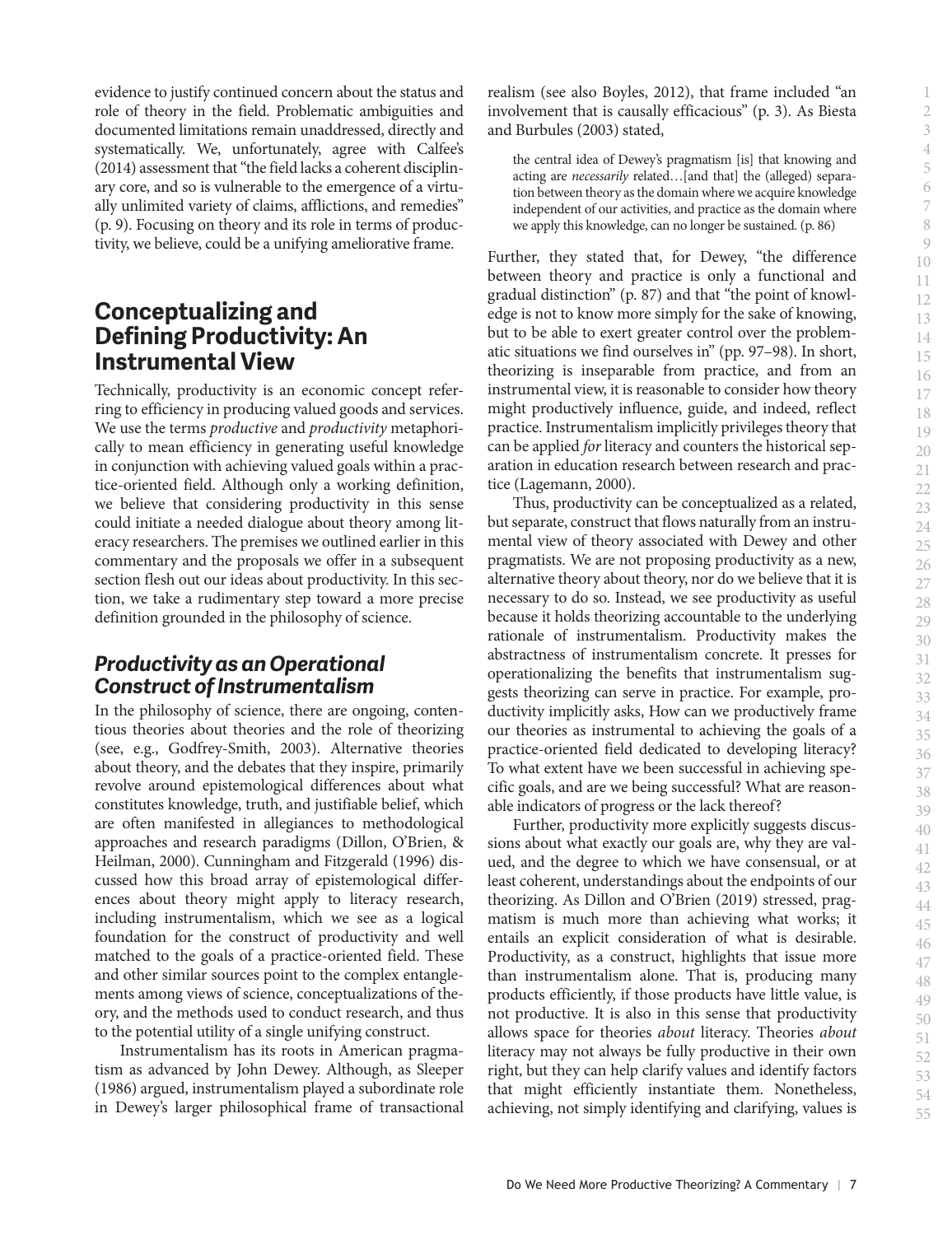the ultimate measure of theoretical productivity in a practice-oriented field.

A good example of this relation between theories *about* and *for* literacy is the questioning of deficit models of literacy grounded in sociocultural theories, such as funds of knowledge (e.g., Moll, 1990; Moll & González, 2004) and cultural-historical activity theory (see, e.g., Gutiérrez, Morales, & Martinez, 2009), both of which are theories *about* literacy and were imported from cultural anthropology. Yet, these theories have immediate implications for shifts in pedagogical perspective and have productively inspired research into how they can be implemented in practice (see, e.g., Rodriguez, 2013).

#### *Productivity Mitigates Limitations of Theorizing*

There are other advantages when productivity is linked to instrumentalism as an expression of pragmatism. For example, Dillon et al. (2000) argued that a pragmatic stance defuses paradigmatic disputations that distract researchers from conducting research that is "prone to making a difference in students' learning and teachers' pedagogy" (p. 25), thus increasing productivity. Productivity might also mitigate two general limitations of theorizing. Phillips and Burbules (2000) reported an experience that illustrates these limitations. They asked two doctoral students, one a Freudian and the other a behaviorist, to provide commentaries on a video about an autistic woman. Phillips and Burbules found "an amazing disparity—[the students] noticed quite different things (often ignoring events and features that the other pointed to as being significant), and of course they used quite different terminology to speak about what they were seeing" (p. 16).

The example illustrates the limitation of theory-laden perception (e.g., Hanson, 1958), where commitment to a theory dictates what is noticed. Established or preferred theories can limit, and delimit (cf. Mosenthal, 1984), what data are observed, how they are interpreted, and even what studies are conducted and how they are designed. Theory-laden perception can distort understanding the fullness of phenomena and may inhibit researchers from generating new, potentially more useful theoretical perspectives. A strong, even unshakable, attachment to a theory may set up a closed system in which the evidential checks and balances that act as a self-corrective for inadequate, incomplete, or incorrect theories are suppressed. Productivity may help researchers resist becoming uncritical devotees of attractive theories. Instead, they would become more open-minded problem solvers seeking theories that demonstrably move the field forward, ultimately enhancing practice toward achieving valued goals.

A second limitation is incommensurability (e.g., Feyerabend, 1970; Hacking, 2012; Kuhn, 1962), illustrated in the example when students used different discourses to

describe what they saw. Using incommensurate terms and language inhibits potentially productive interactions among researchers using diverse theories and perspectives. That limitation is amplified when there is a broad palette of theories from which to choose. In the extreme, an entire field may become balkanized and separated into thought collectives (Parsons et al., 2016), thus restraining productivity. In that vein, Calfee (2014) characterized the field as "like the Tower of Babel, [where] the inhabitants speak different languages and communication can be a challenge" (p. 9). Considering the productivity of theory and theorizing might mitigate such incoherency, encouraging researchers to build bridges across their differing terminologies, discourses, and disciplinary perspectives (see Almasi, 2016).

# **Proposals for More Productive Theorizing**

Guided by the issues raised in the previous sections, we propose several ways that theorizing in literacy research might be more productive. We offer the following proposals, not prescriptively but to initiate conversations that might lead to more productive theorizing.

#### *Conceptualize Theorizing on a Continuum Between Theories* **About** *Literacy (Literacy Scholarship) and Theories* **for** *Literacy (Literacy Research)*

Figure 1 is a purely illustrative continuum that helped us clarify our thinking and that might be useful for initiating discussions about the role of theory and productive theorizing in the field. The figure has several hypothetical elements related to issues raised in this commentary. The main element is conceptualizing theories on a continuum from theories *about* literacy to *for* literacy. We then added hypothetical categories along that continuum to illustrate that as theorizing moves from *about* to *for* literacy, theories become less abstract and more instrumental to informing practice. These categories also illustrate comparable movement from theories that are exogenous to education and literacy to those that are endogenous. Finally, we created a vertical continuum from broad, general theories to narrow, specific theories, highlighting the latter that are more directly related to literacy research. In general, then, theories that fall naturally (or can be moved, as we discuss in the subsequent section) toward the upper right area of Figure 1 are more productive in a practice-oriented field.

The specific examples of topical areas of theory or specific theories offered within the boxed areas are decidedly idiosyncratic to our own knowledge and experience.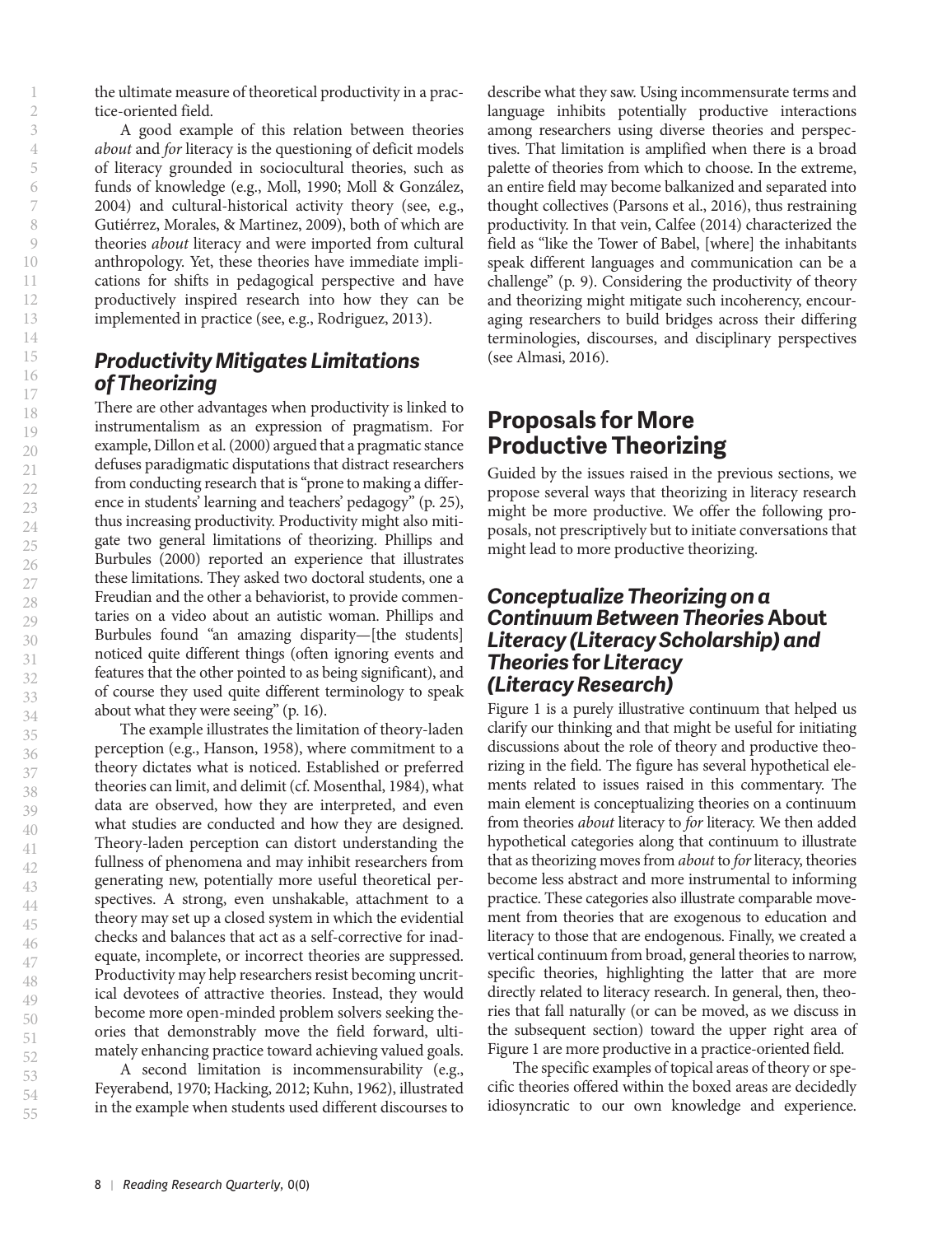FIGURE1 **FIGURE 1**





*Note*. Shaded examples more directly relate to language and/or literacy. Note. Shaded examples more directly relate to language and/or literacy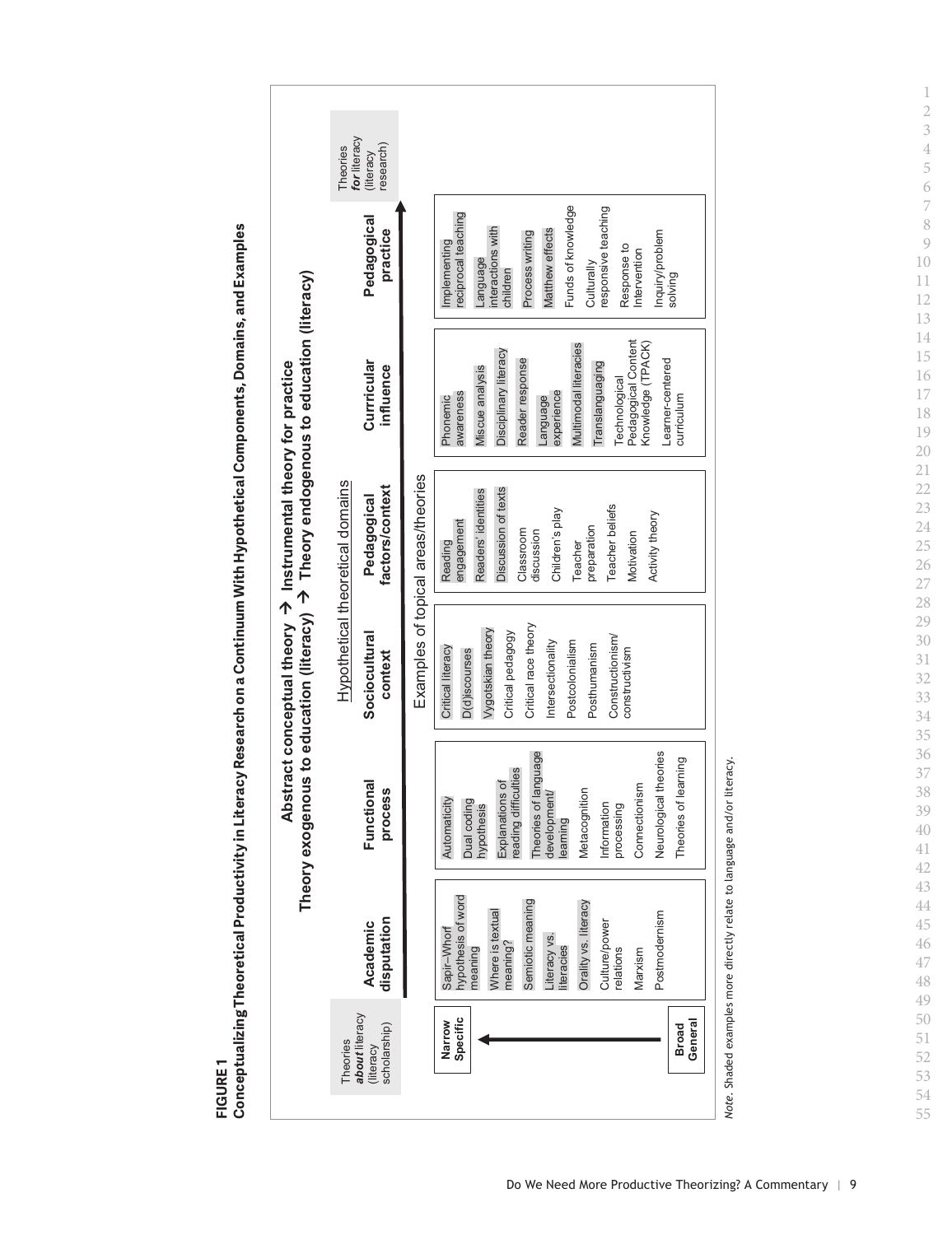55

Further, trying to create the categories along the *about*/*for* axis and choosing and placing examples was not easy or completely satisfactory. We did not completely agree with each other or with our own respective placements during sequential attempts to refine Figure 1. There was much room for equivocation and debate. Yet, our increasing frustration gradually gave way to the realization that precisely establishing categories and placements within a continuum of productivity was less important than the reflective discussion that it provoked.

Thus, we believe that Figure 1 might serve as a useful heuristic for generating needed discussions about the role of theorizing in the field in general and productive theory in particular. For example, it might be critiqued in a doctoral seminar on theory where participants could challenge the continua, categories, and topics/examples, perhaps substituting their own examples or creating an entirely different approach to conceptualizing productivity.

## *Shift Theories and Theorizing to the Practice End of the Continuum*

Beyond its acknowledged limitations, the continuum in Figure 1 might also promote thinking about how theorizing could become more productive by (a) moving abstract, conceptual, exogenous theories further toward the upper right area of the continuum and (b) increasing theories and theorizing that exist or evolve naturally in that area. An example of the former is social constructivism, which we placed hypothetically near the midpoint of Figure 1. However, Au's (1998) application of social constructivism to the literacy development of students from diverse backgrounds moved the general theory more specifically toward literacy practice. That movement is consistent with the concept of methodological alignment (Hoadley, 2004) and the examples provided in previous sections (Brown, 1992; González et al., 2005; Heath, 1983; Lee, 2013; Rosenblatt, 1994; Samuels, 1979). Such movement is consistent with what Lagemann (2008) termed *translational research*, which she argued is best done by education researchers.

Considering movement on the continuum also opens up the possibility of acknowledging, or arguing, that some theories exist in a realm where they are unlikely to achieve meaningful productivity—maybe a dead-end zone at the extreme abstract end of the continuum. We created such a category in Figure 1, which we labeled less colloquially as academic disputation. That is, some theories may inspire interesting intellectual debates among academics but are unlikely to be resolved or applied meaningfully and productively to practice in the foreseeable future. Examples might be neurological theories, which have been argued to be a bridge too far to inform pedagogy (cf. Ansari, Coch, & De Smedt, 2011; Bruer, 1997; Hruby & Goswami, 2011; Mayer, 2017); theoretical explanations of dyslexia,

especially if students so diagnosed benefit from the same pedagogy as other readers having difficulties (see Elliott & Grigorenko, 2014); and whether it is necessary to accept postmodern views of the world before endeavoring to better it through literacy (see the discussion of Rorty's postmodern synthesis in Linn, 1996). As Willingham (2008) stated astutely, "as one gets more distant from the desired level of analysis (the child in the classroom), the probability of learning anything useful diminishes" (p. 422).

## *Increasing Local, Humble Theorizing*

Productivity can also be increased through generating, assessing, and refining theory that originates in and speaks directly to practice. Cobb, Confrey, diSessa, Lehrer, and Schauble (2003) referred to such theories as humble or local; "theories…are humble not merely in the sense that they are concerned with domain-specific learning processes, but also because they are accountable to [creating workable instruction]" (p. 10). Such theories address the inevitable variation and complex interacting influences and outcomes operating in classrooms. Consequently, these theories need little translation to be immediately useful to practitioners and, thus, to be instrumentally productive.

In our own work (Bradley & Reinking, 2011; Colwell, Hunt-Barron, & Reinking, 2013; Colwell & Reinking, 2016; Howell, Butler, & Reinking, 2017; Reinking & Watkins, 2000; Scott-Weich & Yaden, 2017; Yaden, Gort, Martinez, & Rueda, 2019; Yaden et al., 2015), we engaged in such theorizing as we worked with teachers to implement various instructional interventions in their classrooms. We ground our work in general perspectives such as disciplinary literacy, new literacies, and multimodal literacies, which justify the pedagogical goals we seek and provide a broad frame for an intervention. Yet, as we collect data to determine what enhances or inhibits progress toward our goal and how consequent modifications of the intervention play out, we are able to adduce assertions or conjectures (Sandoval, 2004) that can evolve into pedagogical theories that may be extended, refined, or replaced in subsequent research in other contexts.

However, theories that are directly relevant to pedagogy are not necessarily local or humble. A prominent example is Ladson-Billings's (1995) pedagogical theory of culturally responsive teaching. Its scope was writ large yet with immediate implications for practice. Further, the theory inspired a wide range of investigations of how it could be productively implemented in classrooms, including several prominent studies in the area of literacy (see Morrison, Robbins, & Rose, 2008).

## *Acknowledge Ignorance and Failure as Productive Elements of Theorizing*

Strong arguments have been made that ignorance and failure propel systematic efforts to understand, predict,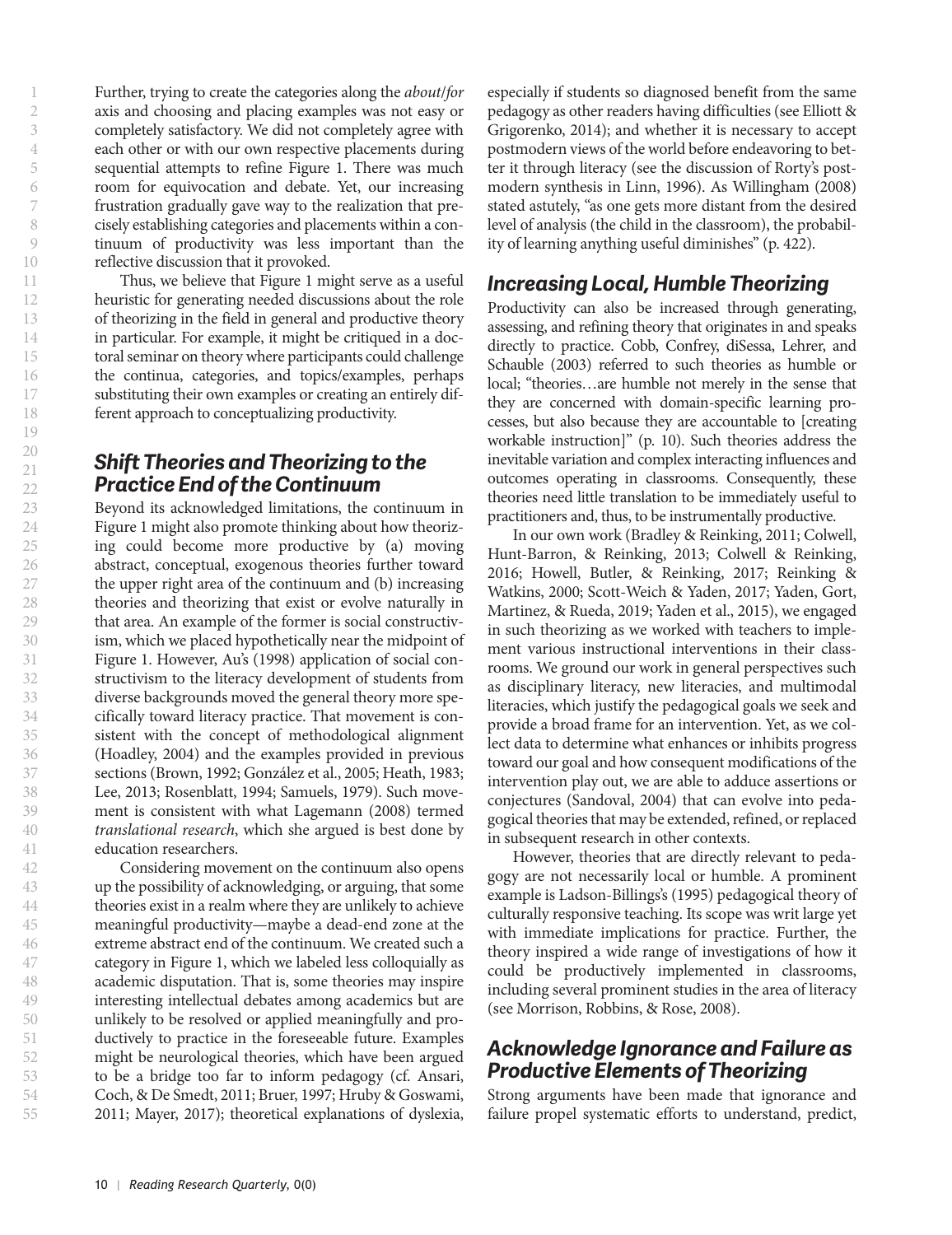and enable phenomena (Feyerabend, 2010; Firestein, 2012, 2016; Stokes, 1997). In engineering science, investigating failure is often an essential, and therefore planned, component of creating workable solutions and furthering understanding (e.g., wind tunnels identify the conditions that can cause an airplane wing to fail; see Petroski, 2012). In practice-oriented fields such as education, failure need not be created or induced, as it is inevitable (Bryk, Gomez, Grunow, & LeMahieu, 2015). Studying failure can generate useful pedagogical theories about when and why failure occurs, and ignoring it undermines productivity. As Walker (2006; see also Bryk et al., 2015) argued, "every form of practice degrades under severe conditions. We need [pedagogical theories that allow practice to] degrade gracefully rather than catastrophically" (pp. 12–13). Likewise, Wagner (1993) argued that education research and theorizing are more appropriately viewed as reducing ignorance rather than finding a truth that negates failure.

Focusing on failure in practice inherently means acknowledging ignorance about how to address it. Thus, we propose moving theorizing into the realm of failure and ignorance about practice, a realm that is virtually an empty set in the field's literature, although there are tacit examples. Samuels (1981) and Hoffman and Rutherford (1984) identified factors associated with unexpectedly high reading achievement in disadvantaged schools. Payne (2008) documented the consistent failure of education reforms introduced in urban schools, synthesizing factors common to those few that succeeded. In our own work (Colwell et al., 2013), we reported reasons for why a pedagogical intervention was less than successful. However, these studies only marginally, or indirectly, attended to failure.

Acknowledging and studying failure may expand productive theorizing beyond effectiveness to include factors such as efficiency (e.g., affordability, time constraints) and appeal (are teachers invested in and do students like an intervention, and why?; see Reigeluth & Frick, 1999). This might productively distinguish operational (i.e., instructional method) and structural factors (e.g., curricula, financial exigencies, teacher training, inservice opportunities) that may enhance or inhibit success (Pressley et al., 2006). It might also generate productive theories from phenomenological data (see Roth, 2009) exploring, for example, what aspects of practitioners' professional, personal, and cultural experiences make it more, or less, likely that they will embrace or resist promising interventions or perspectives.

#### *Expect Theorizing to Go Beyond Identifying a Researcher's Perspective or Justifying a Line of Research*

In our view, productive theorizing is more than identifying one's perspective in conducting a research study or simply justifying a line of research. Further, we wonder if

theorizing can legitimately include simply making rhetorical arguments, as Dressman (2007) and Parsons et al. (2016) documented is often the case. Further, declaring allegiance to a particular perspective or justification in advance of designing studies and collecting data invites theory-laden perception, perhaps increasing the likelihood that researchers will find what they already presume to exist.

One example is new literacies, which is often referred to ambiguously as a theoretical perspective or emerging theory, notably in a lengthy edited volume (Coiro et al., 2008). The editors of that volume defined new literacy theory as a set of assertions, arguing that digital texts, especially on the internet, (a) require new skills, strategies, and dispositions; (b) are increasingly central to full civic and economic participation; (c) are rapidly changing and evolving; and (d) are multimodal and multifaceted. These assertions comprise a coherent rationale for conducting research that addresses a certain domain of questions and issues, and a researcher may reasonably signal agreement with them. These assertions might also be useful rhetorically to argue for more attention to the broad issues and challenges facing literacy educators that arise from forms of digital communication such as the internet (e.g., International Reading Association, 2009).

Yet, alone, these assertions do not represent a productive theory in the sense of predicting or explaining specific phenomena or directly informing pedagogy. It is one thing to establish that there are aspects of literacy meriting our attention. It is another to generate theories that help us understand them and inform us about how to deal with them pedagogically. For example, new literacies, in an expanded version, was offered as the theoretical perspective for a useful study convincingly reporting troubling differences between the online skills of readers from advantaged or disadvantaged schools (Leu et al., 2015). However, there was no theoretical connection that might account for those differences or what might be done to eliminate them.

A study by Lewis and Fabos (2005) illustrated how new literacies might be more productively combined with other theory. They used new literacies, along with literacy as social practice, as a general orientation and rationale for their study of adolescents' views about and use of instant messaging. However, going beyond that orientation, Lewis and Fabos used identity theory as a more specific interpretive frame to productively understand their data. That is, their findings and interpretations expanded that theory productively into the domain of pedagogy by theorizing that adolescents saw instant messaging in school as intruding on their nonacademic social identities outside of school.

In contrast, if new literacies (perhaps also disciplinary literacy: see Hinchman & O'Brien, 2019; and translanguaging: see Wei, 2018) were presented as a perspective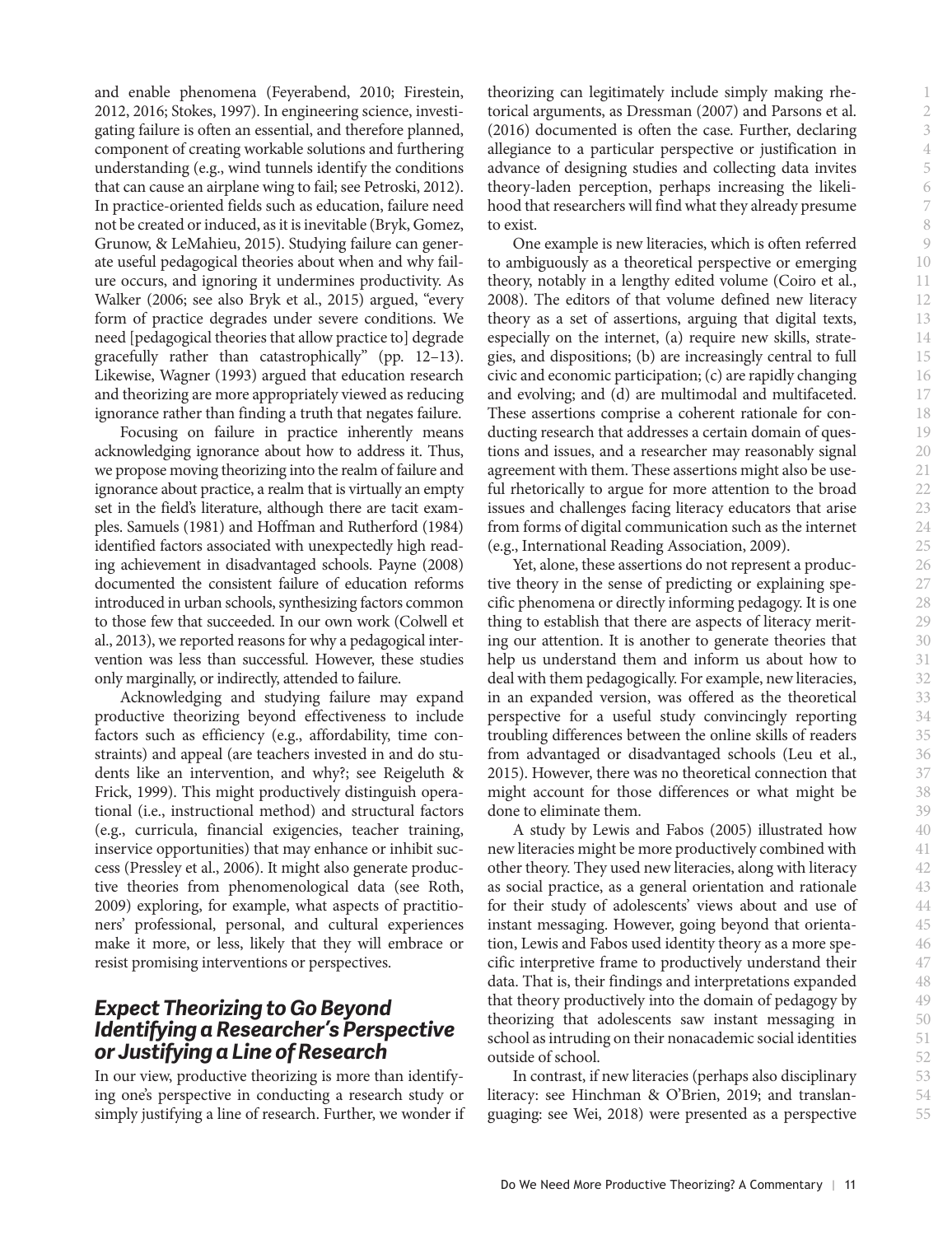instead of a theory, it might then be productively translated into new curricular goals and instructional activities. In fact, there is evidence of movement in that direction. For example, Coiro (2020) referred to new literacies as a perspective, not a theory. Likewise, Leu, Kinzer, Coiro, Castek, and Henry (2017) referred to new literacies as a theory not only of literacy but also of instruction and assessment and identified broad areas of skills and dispositions that need to be taught. Yet, to move fully into the domain of productive theory, there needs to be theorizing about how those curricular and instructional goals can be achieved or what inhibits such efforts.

#### *Frame Theorizing as a Dialectic*

This proposal has two dimensions. First, it reinforces Dressman's (2007) recommendation that theory should serve as a dialectical scaffold, defined as a "persistent tension between the theory used and the data collected" (p. 347). In that sense, productive theorizing means taking a more open, if not skeptical, stance where data can push back against theory and where researchers are more willing to see the limitations or inadequacies of their theories. It means placing theory itself under investigation, particularly in regard to its practical utility, as we argue here. It means a conscious effort to avoid the pitfalls of theoryladen perception and incommensurability. Also, it means engaging in dialogue with researchers to cross boundaries of theory and method (see Almasi, 2016), acknowledging common goals and committing to bridging differences toward achieving them.

A second dimension is adopting Dewey's view that knowledge and practice are inextricably linked along a continuum, instead of conceptualizing knowledge as being separate from practice where it is then applied (Biesta & Burbules, 2003). It also means being aware and respectful of practitioners' theories of practice and not ascribing low status to those theories (Cochran-Smith & Lytle, 1999; Harste & Burke, 1977). If a productive dialectic about theory is to be opened up between researchers and practitioners, we believe that researchers must attend to and respect practitioners' theories of practice. A first step might be to recognize that some theories in the field's literature today, particularly those *about* rather than *for* literacy and imported from other fields, are not, at least not yet, conversation starters with practitioners. We believe that considering productivity suggests that a useful next step would be to consider how such theories might be presented meaningfully to practitioners and policymakers.

That is not to ignore that practitioners' theories of practice may be wrong, unwarranted, ineffective, or misguided. Productive theorizing also includes identifying when theories of practice conflict with research data or ignore useful perspectives *about* literacy, determining

how practitioners may be motivated to engage in more enlightened pedagogy, and refining useful theories of teacher change. It may also include developing respectful ways to nudge practitioners further toward the more abstract *about* literacy end of the continuum in Figure 1 or, as Biesta and Burbules (2003) argued, to get theory meaningfully into the minds of educators.

## *Other Avenues to Productive Theorizing*

The previous proposals are only preliminary, and we hope our colleagues will expand, extend, and debate them. In this section, we provide a few other potential avenues toward increasing productive theorizing that merit further consideration. For example, some methodological approaches are more accommodating of the productive theorizing we envision. In addition to the phenomenological methods alluded to in a previous section, designbased research (Cobb et al., 2003; McKenney & Reeves, 2012; Reinking & Bradley, 2008) is naturally aligned with developing theories of practice. Such methods address Pressley et al.'s (2006) argument that literacy researchers should attend more to understanding the processes, not just the outcomes, of classroom interventions.

Another possibility is deemphasizing a priori theories in framing research, which may help avoid the risks of investing uncritically in an established theory. Instead, researchers could focus on observed phenomena and puzzling results and then theorize about possible causes, which historically has been a more generative and productive approach in the physical sciences (Firestein, 2012; Stokes, 1997). In fact, Sloman and Fernbach (2017) found that being exposed to causal explanations in advance restricts consideration of a full range of explanations. Further, they argued that causal thinking is less sophisticated and less productive than diagnostic thinking, the latter being more divergent, creative, and generative and arguably more attuned to the goals of a practice-oriented field.

A view of productive theory as instrumentally predictive also suggests alternative ways of collecting, analyzing, and interpreting data in relation to testing and refining theory. For example, abduction, introduced by the philosopher Peirce (see McKaughan, 2008), extended deductive and inductive reasoning into a less logic-bound domain. In its simplest form, abduction is an educated guess serving as a most likely explanation or as a pragmatic rule of thumb (see Dillon et al., 2000). Successive replications of a rule of thumb make guesses more educated. Such an approach aligns with Bayesian statistics, an alternative to the frequentist approaches to quantitative analysis employed in education research. In Bayesian statistics, an expanding array of objective and subjective data is quantified and then accumulated across studies/cases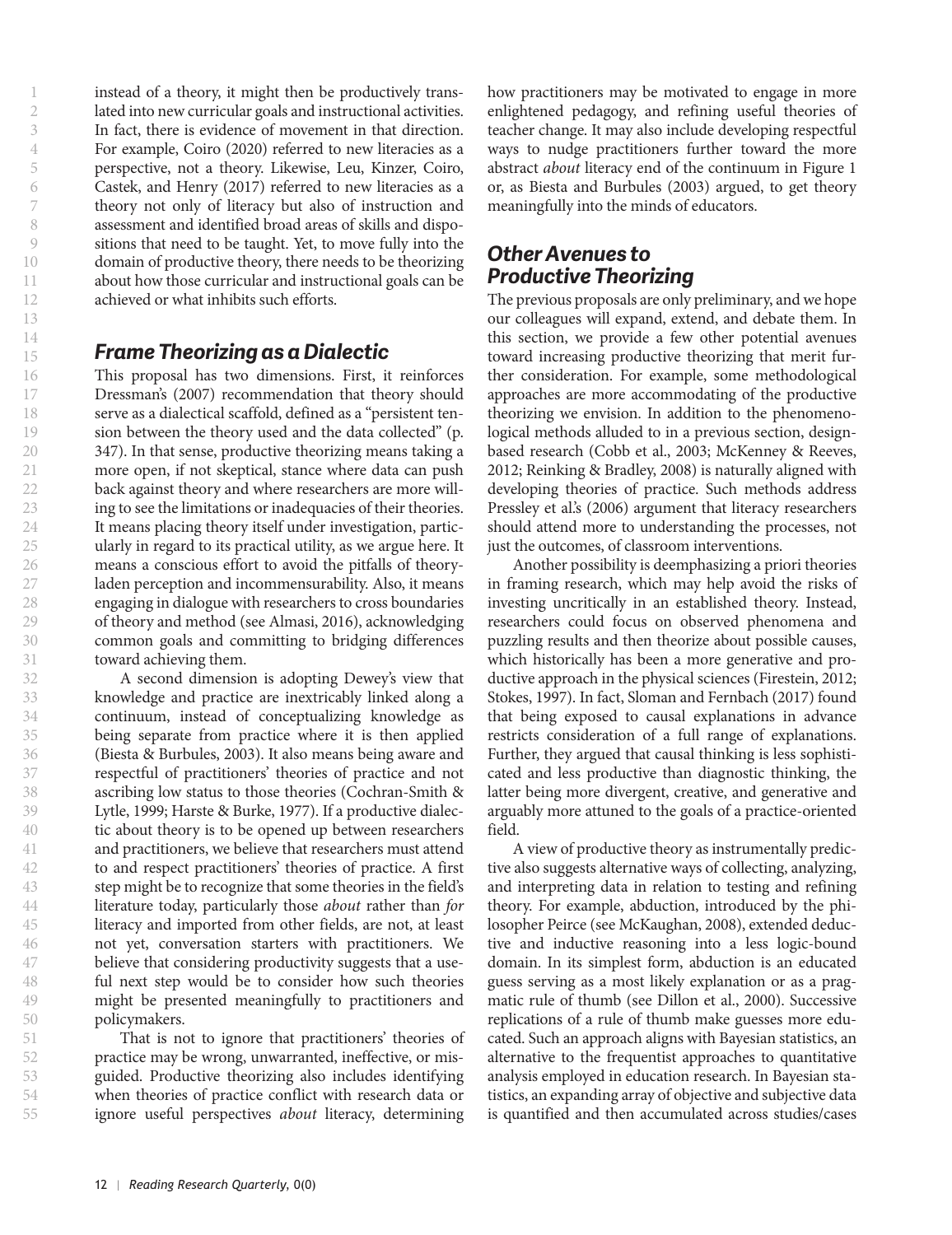toward making increasingly accurate predictions. The potential of that approach was recognized in 2011, when the Institute of Education Sciences funded a three-year project to explore the use of Bayesian statistics in education research (Kaplan, 2011).

## **Can the Field Embrace Productive Theorizing?**

We realize that the perspective we propose here may threaten the status quo. Theory, we believe, has been left comfortably unexamined, undifferentiated, and amorphous in the field's literature for many decades (Calfee, 2014). The only unwavering imperative is that all research in the field must be theoretical in some sense. Conveniently, there is a broad array of recognized theories across many disciplines from which to choose. Also convenient is that there has been little impetus to explicitly consider what exactly counts as theory, what purposes it serves in achieving the field's ultimate goals, and how it relates to methodological issues in collecting, analyzing, and interpreting data. In short, theory has existed too comfortably apart from any dedicated commitment to considering how it might be more, or less, productive in moving the field forward toward well-defined goals.

The status quo permits researchers to select theories that they find personally appealing and consistent with their interests, perspectives, and preferred research agendas. It does not hold researchers explicitly accountable for the productivity of their theorizing. Thus, some researchers may feel uncomfortable leaving a space where theory captures their passionate imaginings of a better future (Dressman, 2007), where it represents a stimulating intellectual perspective, or where it aligns them with likeminded researchers (Parsons et al., 2016). Yet, as we have argued, that comfortable space too often provides little explicit guidance for how theory might inform practice. In this commentary, we argued that explicitly considering theory as instrumentally productive in a practice-oriented field may mitigate these shortcomings and address the gap between research and practice.

We have no illusions about the difficulty of convincing our colleagues to make such a transformation in their approach to theory. In many cases, it will likely make their theorizing and research, at least initially, more burdensome, necessarily more nuanced, and less driven by personal beliefs. However, we wish to emphasize again that it does not mean abandoning theories *about* rather than *for* literacy or theories from other disciplines. It means, however, accepting that such theories cannot be isolated from the pragmatic needs of instructional practice, especially for those who claim to be literacy researchers doing research *for* literacy under the umbrella of education research. It means a commitment to translating theory

*about* literacy into terms that practitioners can understand, appreciate, and apply in their work. It means putting theories in harm's way to discover where they are inadequate or where they break down.

Our position does not require abandoning the intellectual stimulation of academic theorizing. From our own experience, we find that there is nothing more intellectually stimulating than trying to contemplate what does or does not work in practice and why. In fact, theory that exists too comfortably, or too firmly, in an individual's work may do just the opposite: create a stagnating, stifling, and ultimately unproductive posture.

There are encouraging signs that the time is ripe for reconceptualizing and thinking more critically about theory. For example, Snow (2015) bluntly stated that "the awful reputation [of education research] can be traced, at least in part, to its alarming fecklessness" (p. 461). She advocated for what she called practice-embedded education research (see also Coburn & Penuel, 2016), in which the role of theory and research become more aligned with practice-oriented fields such as medicine, agriculture, and highway safety. Further, the Institute of Education Sciences in the U.S. Department of Education now includes both technical and practice reviewers on panels for grant funding (Feuer et al., 2016). In a newsletter, Schneider (2019), the director of the institute, stated, "I want to emphasize how we are focusing on the mission of IES [Institute of Education Sciences] as an *applied research agency*" (para. 3). As these sources suggest, the issues we highlight here are clearly broader than literacy research, applying to education research in general. Yet, they also create an opportunity for literacy researchers to lead the way for colleagues in related disciplines and fields of education.

More productive theorizing is unlikely to occur without dedicated action that values and nurtures it, beginning with the development of doctoral students and new scholars. The next generation of researchers needs more than methodological expertise and a menu of potential theories from which to claim their own. They need a clear understanding of a practice-oriented field's ultimate goals and how research and theory may productively serve those goals. They need an abiding commitment to bridging the chasm separating theory/research and practice. They need permission to draw on their craft knowledge, often derived from their own experiences as classroom teachers. Also, they need opportunities to critique theories and studies along the dimensions of productivity highlighted in this commentary, most appropriately in courses and seminars focusing on theory in literacy research. Proposal and dissertation defense committees should expect doctoral candidates to explain specifically not only what theory or theories they are drawing on but also questions regarding in what sense their theory is productive, how their line of research connects to practice, and so forth.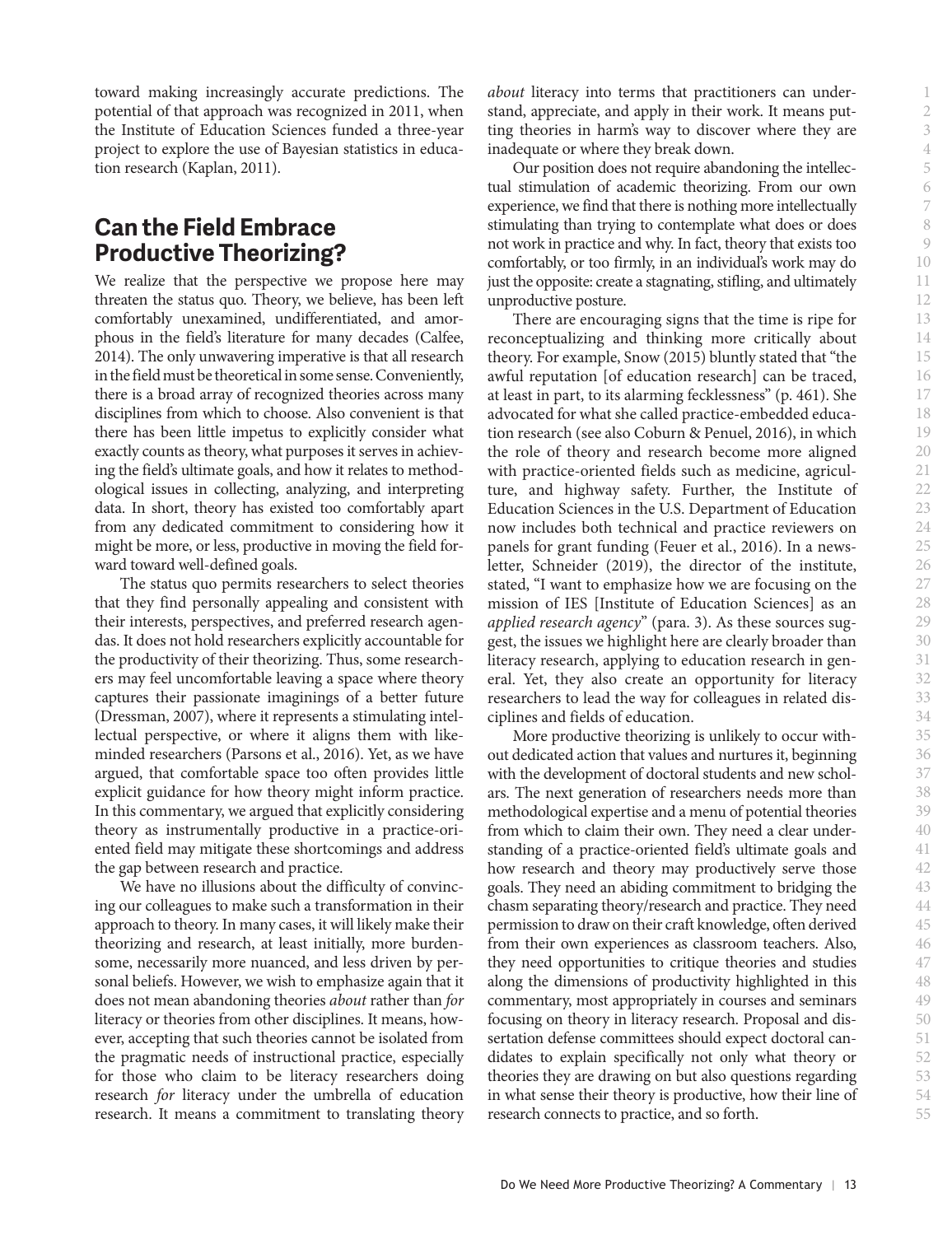Likewise, editors and reviewers need to hold researchers accountable for how the theories that anchor their work productively serve the goals of a practice-oriented field. Researchers should explicitly state and justify how theory is positioned conceptually in relation to the research conducted and reported. Is theory used to explain phenomena, predict outcomes, reveal unknown or neglected aspects of literacy, inform pedagogy, express or argue an ideological position, provide a rationale for a study, or other purposes? More importantly, researchers should connect theory to research designs and to how data are collected, analyzed, and interpreted, ideally with a commitment to allowing data to push back against the theory.

Further, there should be a heightened expectation that research reports include a section on educational or instructional implications. Publications committees in our professional organizations and editors of journals should consider how to involve successful, experienced, and knowledgeable practitioners in the peer review of research reports. When theories are imported into literacy research from other fields, the use and application of those theories should be reviewed by experts in the field of origin, or alternatively such experts should be included as coauthors with the literacy researchers.

We also need authoritative sources in the field that clearly state the role of theory and theorizing. More nuanced definitions of theory are needed with clarification of hybrid terms such as *theoretical framework*, *theoretical perspective*, *emerging theory*, and *theoretical model*. We need to move beyond accepting any theory or theorizing as unquestionably appropriate or adequate simply because it exists in the literature. We need to disabuse ourselves of the notion that we are all free agents in selecting theories based solely on personal preference, intellectual appeal, or connecting us to like-minded colleagues. Also, we must hold one another accountable for explaining how our theories serve the ultimate goals of a practice-oriented field.

Finally, we need to ask, and if necessary challenge, all members of the literacy research community to address the questions and issues about theory that a consideration of productive theorizing raises. To accept the status quo is to ignore the empirical findings suggesting that theory has been problematic in the field's research literature and to cavalierly dismiss the long-lamented gap between theory/research and practice. Accepting the status quo risks allowing theorizing, as Dressman (2007) cautioned, to become an intellectual parlor game that is "a performance that matters mostly as a display of intellectual and cultural capital *within the game itself* and not the field as a whole or the broader audience of practitioners and policy makers it purports to serve" (p. 349). Although he was optimistic that theory would evolve beyond such shallow

purposes, we find little evidence that it has, now more than a decade later. Arguably, theorizing for its own sake may have become even more entrenched. Considering the productivity of the field's theorizing is one way to reverse that trend.

#### **NOTES**

We wish to acknowledge the following individuals for their helpful reactions to earlier drafts of this commentary: Kelly Chandler-Olcott, Georgia Earnest Garcia, Emily Howell, and George Hruby. However, this acknowledgment does not imply their endorsement of the content or their responsibility for any errors.

#### **REFERENCES**

- Almasi, J.F. (2016). Crossing boundaries in literacy research: Challenges and opportunities. *Literacy Research: Theory, Method, and Practice*, *65*(1), 24–46.<https://doi.org/10.1177/2381336916661542>
- Alvermann, D.E., Unrau, N.J., Sailors, M., & Ruddell, R.B. (Eds.). (2019). *Theoretical models and processes of literacy* (7th ed.). New York, NY: Routledge.
- Anders, P.L., Yaden, D.B., Iddings, A.C., Katz, L., & Rogers, T. (2016). Improving theory in literacy research [Editorial]. *Journal of Literacy Research*, *48*(1), 3–4.<https://doi.org/10.1177/1086296X16637169>
- Ansari, D., Coch, D., & De Smedt, B. (2011). Connecting education and cognitive neuroscience: Where will the journey take us? *Educational Philosophy and Theory*, *43*(1), 37–42. [https://doi.org/10.1111/j.1469-](https://doi.org/10.1111/j.1469-5812.2010.00705.x) [5812.2010.00705.x](https://doi.org/10.1111/j.1469-5812.2010.00705.x)
- Au, K.H. (1998). Social constructivism and the school literacy learning of students of diverse backgrounds. *Journal of Literacy Research*, *30*(2), 297–319.<https://doi.org/10.1080/10862969809548000>
- Baker, L., Dreher, M.J., & Guthrie, J.T. (Eds.). (2000). *Engaging young readers: Promoting achievement and motivation*. New York, NY: Guilford.
- Bateson, G. (1979). *Mind and nature: A necessary unity*. New York, NY: E.P. Dutton.
- Biesta, J.J., & Burbules, N.C. (2003). *Pragmatism and educational research*. Lanham, MD: Rowman & Littlefield.
- Boote, D.N., & Beile, P. (2005). Scholars before researchers: On the centrality of the dissertation literature review in research preparation. *Educational Researcher*, *34*(6), 3–15.
- Box, G.E.P., & Draper, N.R. (1987). *Empirical model-building and response surfaces*. New York, NY: John Wiley & Sons.
- Boyles, D. (2012). Dewey, ecology, and education: Historical and contemporary debates over Dewey's naturalism and (transactional) realism. *Educational Theory*, *62*(2), 143–161. [https://doi.org/10.](https://doi.org/10.1111/j.1741-5446.2012.00440.x) [1111/j.1741-5446.2012.00440.x](https://doi.org/10.1111/j.1741-5446.2012.00440.x)
- Bradley, B.A., & Reinking, D. (2011). A formative experiment to enhance teacher-child language interaction in a preschool classroom. *Journal of Early Childhood Literacy*, *11*(3), 362–401. [https://](https://doi.org/10.1177/1468798411410802) [doi.org/10.1177/1468798411410802](https://doi.org/10.1177/1468798411410802)
- Brown, A.L. (1992). Design experiments: Theoretical and methodological challenges in creating complex interventions in classroom settings. *Journal of the Learning Sciences*, *2*(2), 141–178. [https://doi.](https://doi.org/10.1207/s15327809jls0202_2) [org/10.1207/s15327809jls0202\\_2](https://doi.org/10.1207/s15327809jls0202_2)
- Brown, A.L., Armbruster, B., & Baker, L. (1986). The role of metacognition in reading and studying. In J. Orasanu (Ed.), *Reading comprehension: From research to practice* (pp. 49–76). Hillsdale, NJ: Erlbaum.
- Bruer, J.T. (1997). Education and the brain: A bridge too far. *Educational Researcher*, *26*(8), 4–16. [https://doi.org/10.3102/0013189X02](https://doi.org/10.3102/0013189X026008004) [6008004](https://doi.org/10.3102/0013189X026008004)
- Bryk, A.S., Gomez, L.M., Grunow, I., & LeMahieu, P.G. (2015). *Learning to improve: How America's schools can get better at getting better*. Cambridge, MA: Harvard Education Press.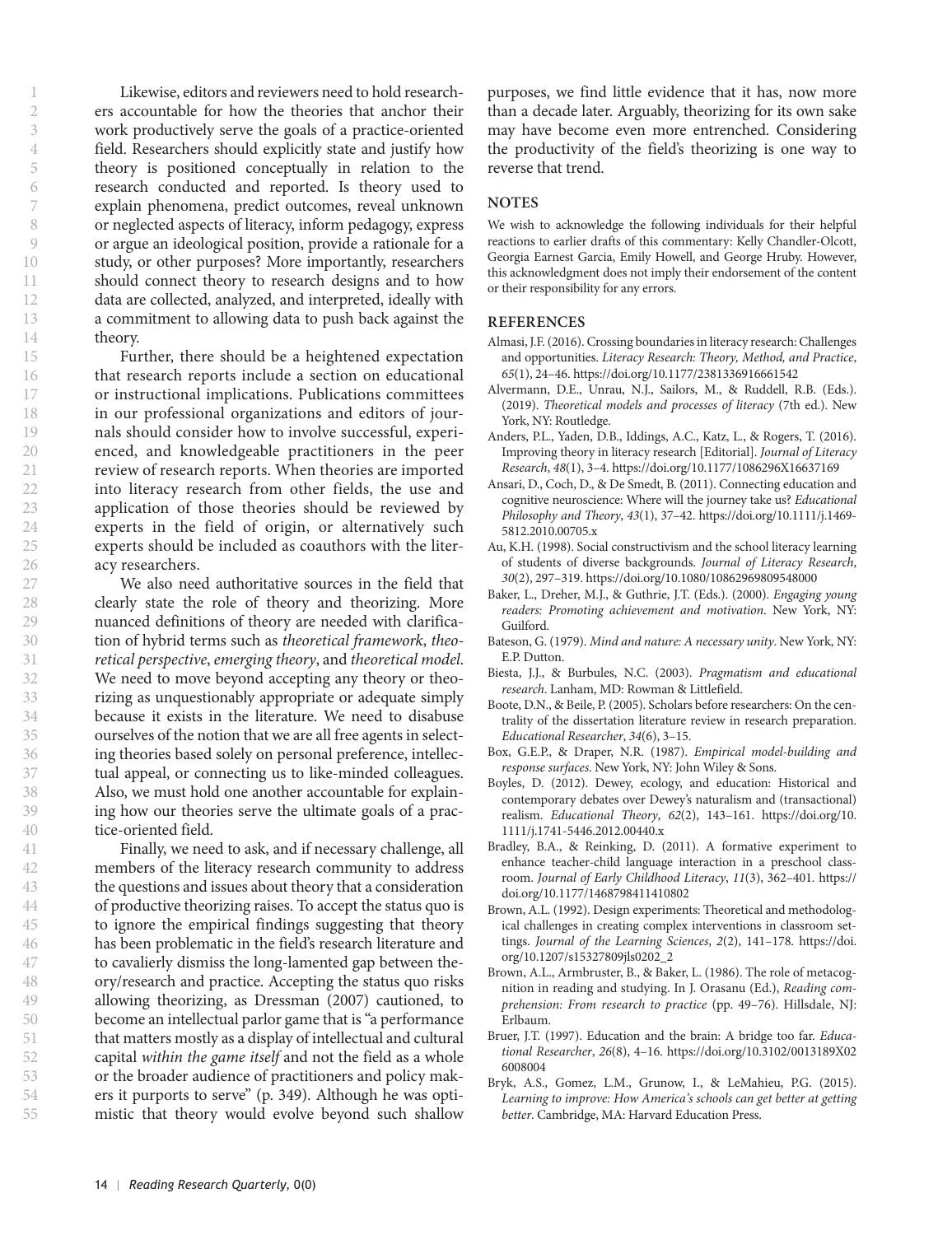- Bulterman-Bos, J. (2008). Will a clinical approach make education research more relevant for practice? *Educational Researcher*, *37*(7), 412–420.<https://doi.org/10.3102/0013189X08325555>
- Calfee, R.C. (2014). Introduction—knowledge, evidence, and faith: How the federal government used science to take over the public schools. In K.S. Goodman, R.C. Calfee, & Y.M. Goodman (Eds.), *Whose knowledge counts in government literacy policies? Why expertise matters* (pp. 1–17). New York, NY: Routledge.
- Chambers, J.L. (1992). *Empiricist research on teaching: A philosophical and practical critique of its scientific pretentions*. Dordrecht, The Netherlands: Kluwer.
- Chen, L.-C., Cheng, J.-C., & Chou, M.-J. (2016). Literacy development in preschool children: A whole language curriculum. *European Journal of Language Studies*, *3*(1), 24–49.
- Cobb, P., Confrey, J., diSessa, A., Lehrer, R., & Schauble, L. (2003). Design experiments in educational research. *Educational Researcher*, *32*(1), 9–13.<https://doi.org/10.3102/0013189X032001009>
- Coburn, C.E., & Penuel, W.R. (2016). Research–practice partnerships in education: Outcomes, dynamics, and open questions. *Educational Researcher*, *45*(1), 48–54. <https://doi.org/10.3102/0013189X16631750>
- Cochran-Smith, M., & Lytle, S.L. (1999). Relationships of knowledge and practice: Teacher learning in communities. *Review of Research in Education*, *24*, 249–305.
- Coiro, J. (2020). Toward a multifaceted heuristic of digital reading to inform assessment, research, practice, and policy. *Reading Research Quarterly*. Advance online publication. <https://doi.org/10.1002/rrq.302>
- Coiro, J., Knobel, M., Lankshear, C., & Leu, D.J. (2008). Central issues in new literacies and new literacies research. In J. Coiro, M. Knobel, C. Lankshear, & D.J. Leu (Eds.), *Handbook of research on new literacies* (pp. 1–21). New York, NY: Erlbaum.
- Colwell, J., Hunt-Barron, S., & Reinking, D. (2013). Obstacles to developing digital literacy on the internet in middle school science instruction. *Journal of Literacy Research*, *45*(3), 295–324. [https://doi.](https://doi.org/10.1177/1086296X13493273) [org/10.1177/1086296X13493273](https://doi.org/10.1177/1086296X13493273)
- Colwell, J., & Reinking, D. (2016). A formative experiment to align middle-school history instruction with literacy goals. *Teachers College Record*, *118*(12), 1–42.
- Cunningham, J.W., & Fitzgerald, J. (1996). Epistemology and reading. *Reading Research Quarterly*, *31*(1), 36–60. [https://doi.org/10.1598/](https://doi.org/10.1598/RRQ.31.1.3) [RRQ.31.1.3](https://doi.org/10.1598/RRQ.31.1.3)
- De Beaugrande, R. (1981). Design criteria for process models in reading. *Reading Research Quarterly*, *16*(2), 261–315. [https://doi.org/10.](https://doi.org/10.2307/747559) [2307/747559](https://doi.org/10.2307/747559)
- Dillon, D.R., & O'Brien, D.G. (2019). Pragmatism [not just] practicality as a theoretical framework. In D.E. Alvermann, N.J. Unrau, M. Sailors, & R.B. Ruddell (Eds.), *Theoretical models and processes of literacy* (7th ed., pp. 582–600). New York, NY: Routledge.
- Dillon, D.R., O'Brien, D.G., & Heilman, E.E. (2000). Literacy research in the next millennium: From paradigms to pragmatism and practicality. *Reading Research Quarterly*, *35*(1), 10–26. [https://doi.org/10.](https://doi.org/10.1598/RRQ.35.1.2) [1598/RRQ.35.1.2](https://doi.org/10.1598/RRQ.35.1.2)
- Dressman, M. (2007). Theoretically framed: Argument and desire in the production of general knowledge about literacy. *Reading Research Quarterly*, *42*(3), 332–363.<https://doi.org/10.1598/RRQ.42.3.1>
- Elliott, J.G., & Grigorenko, E.L. (2014). *The dyslexia debate*. New York, NY: Cambridge University Press.
- Feuer, M., Neild, R.C., Carr, P., McLaughlin, J., Brock, T., & Lesnick, J. (2016, April). *Meet the Institute of Learning Sciences leadership.* Session at the annual meeting of the American Educational Research Association, Washington, DC.
- Feyerabend, P.K. (1970). *Problems of empiricism*. Cambridge, UK: Cambridge University Press.
- Feyerabend, P.K. (2010). *Against method* (4th ed.). New York, NY: Verso.
- Firestein, S. (2012). *Ignorance: How it drives science*. Oxford, UK: Oxford University Press.
- Firestein, S. (2016). *Failure: Why science is a success*. Oxford, UK: Oxford University Press.
- Fleck, L. (1979). *Genesis and development of a scientific fact* (T.J. Trenn & R.K. Merton, Eds.; F. Bradley & T.J. Trenn, Trans.). Chicago, IL: University of Chicago Press.
- Godfrey-Smith, P. (2003). *Theory and reality*. Chicago, IL: University of Chicago Press.
- González, N., Moll, L.C., & Amanti, C. (2005). *Funds of knowledge: Theorizing practices in households, communities and classrooms*. New York, NY: Routledge.
- Goodman, K.S., Fries, P.H., & Strauss, S.L. (2016). *Reading—the grand illusion: How and why people make sense of print*. New York, NY: Routledge.
- Guthrie, J.T. (2004). Teaching for literacy engagement. *Journal of Literacy Research*, *36*(1), 1–30. [https://doi.org/10.1207/s15548430j](https://doi.org/10.1207/s15548430jlr3601_2) [lr3601\\_2](https://doi.org/10.1207/s15548430jlr3601_2)
- Gutiérrez, K.D., Morales, P.Z., & Martinez, D.C. (2009). Re-mediating literacy: Culture, cultural difference, and learning for students from nondominant communities. *Review of Educational Research*, *33*(1), 212–245.<https://doi.org/10.3102/0091732X08328267>
- Hacking, I. (2012). Introductory essay. In T.S. Kuhn (Ed.), *The structure of scientific revolutions* (50th anniv. ed., pp. vii–xxxvii). Chicago, IL: University of Chicago Press.
- Hanson, N.R. (1958). *Patterns of discovery: An inquiry into the conceptual foundations of science*. Cambridge, UK: Cambridge University Press.
- Harste, J.C., & Burke, C.L. (1977). A new hypothesis for reading teacher research: Both the teaching and learning of reading is theoretically based. In P.D. Pearson (Ed.), *Reading: Theory, research and practice: Twenty-sixth yearbook of the National Reading Conference* (pp. 32– 40). Clemson, SC: National Reading Conference.
- Heath, S.B. (1983). *Ways with words: Language, life, and work in communities and classrooms*. Cambridge, UK: Cambridge University Press.
- Hinchman, K.A., & O'Brien, D.G. (2019). Disciplinary literacy: From infusion to hybridity. *Journal of Literacy Research*, *51*(4), 525–536. <https://doi.org/10.1177/1086296X19876986>
- Hoadley, C.M. (2004). Methodological alignment in design-based research. *Educational Psychologist*, *39*(4), 203–212. [https://doi.org/](https://doi.org/10.1207/s15326985ep3904_2) [10.1207/s15326985ep3904\\_2](https://doi.org/10.1207/s15326985ep3904_2)
- Hoffman, J.V., & Rutherford, W.L. (1984). Effective reading programs: A critical review of outlier studies. *Reading Research Quarterly*, *20*(1), 79–92.<https://doi.org/10.2307/747653>
- Horwich, P. (Ed.). (1993). *World changes: Thomas Kuhn and the nature of science*. Cambridge, MA: MIT Press.
- Hostetler, K. (2005). What is "good" education research? *Educational Researcher*, *34*(6), 16–21. [https://doi.org/10.3102/0013189X0340](https://doi.org/10.3102/0013189X034006016) [06016](https://doi.org/10.3102/0013189X034006016)
- Howell, E., Butler, T., & Reinking, D. (2017). Integrating multimodal arguments into high school writing instruction. *Journal of Literacy Research*, *49*(2), 181–209.<https://doi.org/10.1177/1086296X17700456>
- Hruby, G.G., & Goswami, U. (2011). Neuroscience and reading: A review for reading education researchers. *Reading Research Quarterly*, *46*(2), 156–172. <https://doi.org/10.1598/RRQ.46.2.4>
- International Reading Association. (2009). *New literacies and 21stcentury technologies* [Position statement]. Newark, DE: Author. Retrieved from [https://www.literacyworldwide.org/docs/default](https://www.literacyworldwide.org/docs/default-source/where-we-stand/new-literacies-21st-century-position-statement.pdf?sfvrsn=ec4ea18e_6)[source/where-we-stand/new-literacies-21st-century-position-state](https://www.literacyworldwide.org/docs/default-source/where-we-stand/new-literacies-21st-century-position-statement.pdf?sfvrsn=ec4ea18e_6) [ment.pdf?sfvrsn=ec4ea18e\\_6](https://www.literacyworldwide.org/docs/default-source/where-we-stand/new-literacies-21st-century-position-statement.pdf?sfvrsn=ec4ea18e_6)
- Kalantzis, M., Cope, B., & Cloonan, A. (2010). A multiliteracies perspective on the new literacies. In E.A. Baker (Ed.), *New literacies: Multiple perspectives on research and practice* (pp. 61–87). New York, NY: Guilford.
- Kaplan, D. (2011). *Bayesian inference for experimental and observational studies in education* (Institute of Education Sciences grant R305D110001). Retrieved from [https://ies.ed.gov/funding/grantsearch/](https://ies.ed.gov/funding/grantsearch/details.asp?ID=1125) [details.asp?ID=1125](https://ies.ed.gov/funding/grantsearch/details.asp?ID=1125)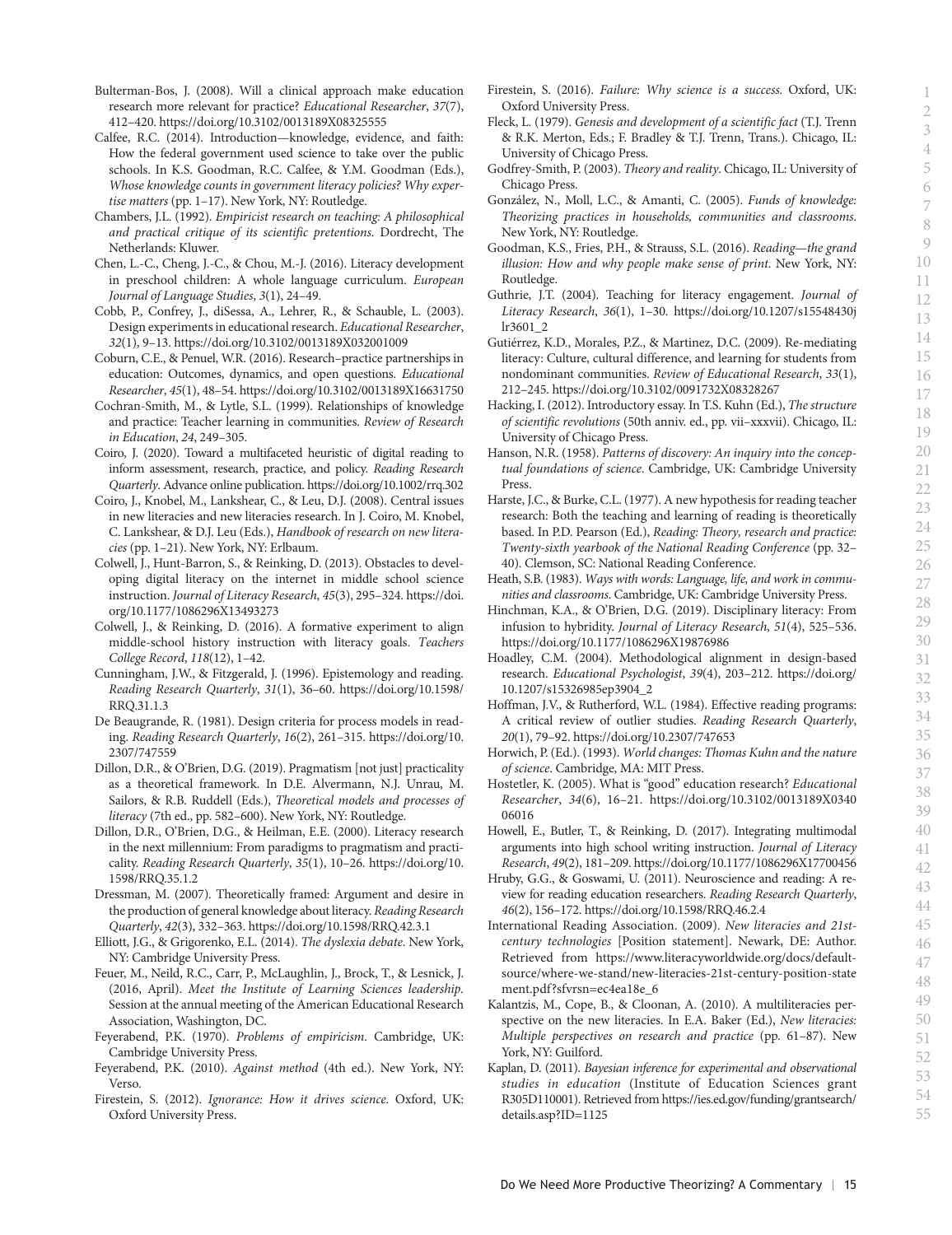Kuhn, T. (1962). *The structure of scientific revolutions*. Chicago, IL: University of Chicago Press.

- Labaree, D.F. (2003). The peculiar problems of preparing educational researchers. *Educational Researcher*, *32*(4), 13–22. [https://doi.org/10.](https://doi.org/10.3102/0013189X032004013) [3102/0013189X032004013](https://doi.org/10.3102/0013189X032004013)
- Labaree, D.F. (2004). *The trouble with ed schools*. New Haven, CT: Yale University Press.
- LaBerge, D., & Samuels, S.J. (1974). Toward a theory of automatic information processing in reading. *Cognitive Psychology*, *6*(2), 293–323. [https://doi.org/10.1016/0010-0285\(74\)90015-2](https://doi.org/10.1016/0010-0285(74)90015-2)
- Ladson-Billings, G. (1995). But that's just good teaching! The case for culturally relevant pedagogy. *Theory Into Practice*, *34*(3), 159–165. <https://doi.org/10.1080/00405849509543675>
- Lagemann, E.C. (2000). *An elusive science: The troubling history of education research*. Chicago, IL: University of Chicago Press.
- Lagemann, E.C. (2008). Comments on Bulterman-Bos: Education research as a distributed activity across universities. *Educational Researcher*, *37*(7), 424–428. [https://doi.org/10.3102/0013189X0832](https://doi.org/10.3102/0013189X08325558) [5558](https://doi.org/10.3102/0013189X08325558)
- Lee, C.D. (2013). Revisiting is October Brown Chinese? A cultural modeling activity system for understanding students. In D.E. Alvermann, N.J. Unrau, & R.B. Ruddell (Eds.), *Theoretical models and processes of reading* (6th ed., pp. 265–296). Newark, DE: International Reading Association.
- Leu, D.J., Forzani, E., Rhoads, C., Maykel, C., Kennedy, C., & Timbrell, N. (2015). The new literacies of online research and comprehension: Rethinking the reading achievement gap. *Reading Research Quarterly*, *50*(1), 37–59.<https://doi.org/10.1002/rrq.85>
- Leu, D.J., Kinzer, C.K., Coiro, J., Castek, J., & Henry, L.A. (2017). New literacies: A dual-level theory of the changing nature of literacy, instruction, and assessment. *Journal of Education*, *197*(2), 1–18. <https://doi.org/10.1177/002205741719700202>
- Lewis, C., & Fabos, B. (2005). Instant messaging, literacies, and social identities. *Reading Research Quarterly*, *40*(4), 470–501. [https://doi.](https://doi.org/10.1598/RRQ.40.4.5) [org/10.1598/RRQ.40.4.5](https://doi.org/10.1598/RRQ.40.4.5)
- Lincoln, Y.S., Lynham, S.A., & Guba, E. (2018). Paradigmatic controversies, contradictions, and emerging confluences, revisited. In N.K. Denzin & Y.S. Lincoln (Eds.), *Sage handbook of qualitative research* (5th ed., pp. 108–150). Thousand Oaks, CA: Sage.
- Linn, R. (1996). *A teacher's introduction to postmodernism*. Urbana, IL: National Council of Teachers of English.
- MacSwan, J. (2017). A multilingual perspective on translanguaging. *American Educational Research Journal*, *54*(1), 167–201. [https://doi.](https://doi.org/10.3102/0002831216683935) [org/10.3102/0002831216683935](https://doi.org/10.3102/0002831216683935)
- Mayer, R.E. (2017). How can brain research inform academic learning and instruction? *Educational Psychology Review*, *29*, 835–846. <https://doi.org/10.1007/s10648-016-9391-1>
- Mazak, C.M. (2016). Introduction: Theorizing translanguaging in higher education. In C.M. Mazak & K.S. Carroll (Eds.), *Translanguaging in higher education: Beyond monolingual ideologies* (pp. 1–10). Bristol, UK: Channel.
- McKaughan, D.J. (2008). From ugly duckling to swan: C.S. Peirce, abduction, and the pursuit of scientific theories. *Transactions of the Charles S. Peirce Society*, *44*(3), 446–468.
- McKenney, S., & Reeves, T.C. (2012). *Conducting educational design research*. New York, NY: Routledge.
- Moje, E.B. (2015). Doing and teaching disciplinary literacy with adolescent learners: A social and cultural enterprise. *Harvard Educational Review*, *85*(2), 254–278.<https://doi.org/10.17763/0017-8055.85.2.254>
- Moll, L.C. (Ed.). (1990). *Vygotsky and education: Instructional implications and applications of sociohistorical psychology*. Cambridge, UK: Cambridge University Press.
- Moll, L.C., & González, N. (2004). Engaging life: A multicultural approach to education. In J. Banks & C.A.M. Banks (Eds.), *Handbook of research on multicultural education* (2nd ed., pp. 699–715). San Francisco, CA: Jossey-Bass.
- Morris, E. (2018). *The ashtray (or the man who denied reality)*. Chicago, IL: University of Chicago Press.
- Morrison, K.A., Robbins, H.H., & Rose, D.G. (2008). Operationalizing culturally relevant pedagogy: A synthesis of classroom-based research. *Equity & Excellence in Education*, *41*(4), 433–452. [https://](https://doi.org/10.1080/10665680802400006) [doi.org/10.1080/10665680802400006](https://doi.org/10.1080/10665680802400006)
- Mosenthal, P. (1984). The problem of partial specification in translating reading research into practice. *The Elementary School Journal*, *85*(2), 199–227.<https://doi.org/10.1086/461401>
- Palincsar, A.S., & Brown, A.L. (1984). Reciprocal teaching of comprehension-fostering and comprehension-monitoring activities. *Cognition and Instruction*, *1*(2), 117–175. [https://doi.org/10.1207/s1532690xc](https://doi.org/10.1207/s1532690xci0102_1) [i0102\\_1](https://doi.org/10.1207/s1532690xci0102_1)
- Parsons, S.A., Gallagher, M.A., & Team, George Mason Content Analysis (2016). A content analysis of nine literacy journals, 2009– 2014. *Journal of Literacy Research*, *48*(4), 476–502. [https://doi.](https://doi.org/10.1177/1086296X16680053) [org/10.1177/1086296X16680053](https://doi.org/10.1177/1086296X16680053)
- Payne, C.M. (2008). *So much reform, so little change: The persistence of failure in urban schools*. Cambridge, MA: Harvard University Press.
- Petroski, H. (2012). *To forgive design: Understanding failure*. Cambridge, MA: Harvard University Press.
- Phillips, D.C. (2009). A quixotic quest? Philosophical issues in assessing quality of education research. In P.M. Walters, A. Lareau, & S.H. Ranis (Eds.), *Education research on trial: Policy reform and the call for scientific rigor* (pp. 163–196). New York, NY: Routledge.
- Phillips, D.C., & Burbules, N.C. (2000). *Postpositivism and educational research*. Lanham, MD: Rowman & Littlefield.
- Popper, K.R. (1959). *The logic of scientific discovery*. London, UK: Hutchison.
- Pressley, M., Graham, S., & Harris, K. (2006). The state of educational intervention research as viewed through the lens of literacy intervention. *British Journal of Educational Psychology*, *76*(1), 1–19. [https://](https://doi.org/10.1348/000709905X66035) [doi.org/10.1348/000709905X66035](https://doi.org/10.1348/000709905X66035)
- Ranis, S.H. (2009). Blending quality and utility: Lessons learned from education research debates. In P.M. Walters, A. Lareau, & S.H. Ranis (Eds.), *Education research on trial: Policy reform and the call for scientific rigor* (pp. 125–141). New York, NY: Routledge.
- Reigeluth, C.M., & Frick, T.W. (1999). Formative research: A methodology for creating and improving design theories. In C.M. Reigeluth (Ed.), *Instructional-design theories and models: Vol. 2. A new paradigm of instructional theory* (pp. 633–651). Mahwah, NJ: Erlbaum.
- Reinking, D., & Bradley, B.A. (2008). *On formative and design experiments: Approaches to language and literacy research*. New York, NY: Teachers College Press.
- Reinking, D., & Watkins, J. (2000). A formative experiment investigating the use of multimedia book reviews to increase elementary students' independent reading. *Reading Research Quarterly*, *35*(3), 384–419.<https://doi.org/10.1598/RRQ.35.3.4>
- Richards, R.J., & Daston, L. (Eds.). (2016). *Kuhn's structure of scientific revolutions at fifty: Reflections on a science classic*. Chicago, IL: University of Chicago Press.
- Ridley, L. (1990). Enacting change in elementary school programs: Implementing a whole-language perspective. *The Reading Teacher*, *43*(9), 640–646.
- Rodriguez, G.M. (2013). Power and agency in education: Exploring the pedagogical dimensions of funds of knowledge. *Review of Educational Research*, *37*(1), 87–120. [https://doi.org/10.3102/00917](https://doi.org/10.3102/0091732X12462686) [32X12462686](https://doi.org/10.3102/0091732X12462686)
- Rosenblatt, L.M. (1968). *Literature as exploration* (Rev ed.). New York, NY: Noble & Noble.
- Rosenblatt, L.M. (1994). The transactional theory of reading and writing. In R.B. Ruddell, M.R. Ruddell, & H. Singer (Eds.), *Theoretical models and processes of reading* (4th ed., pp. 1057–1092). Newark, DE: International Reading Association.
- Roth, W.M. (2009). Phenomenological and dialectical perspectives on the relation between the general and the particular. In K. Ercikan &